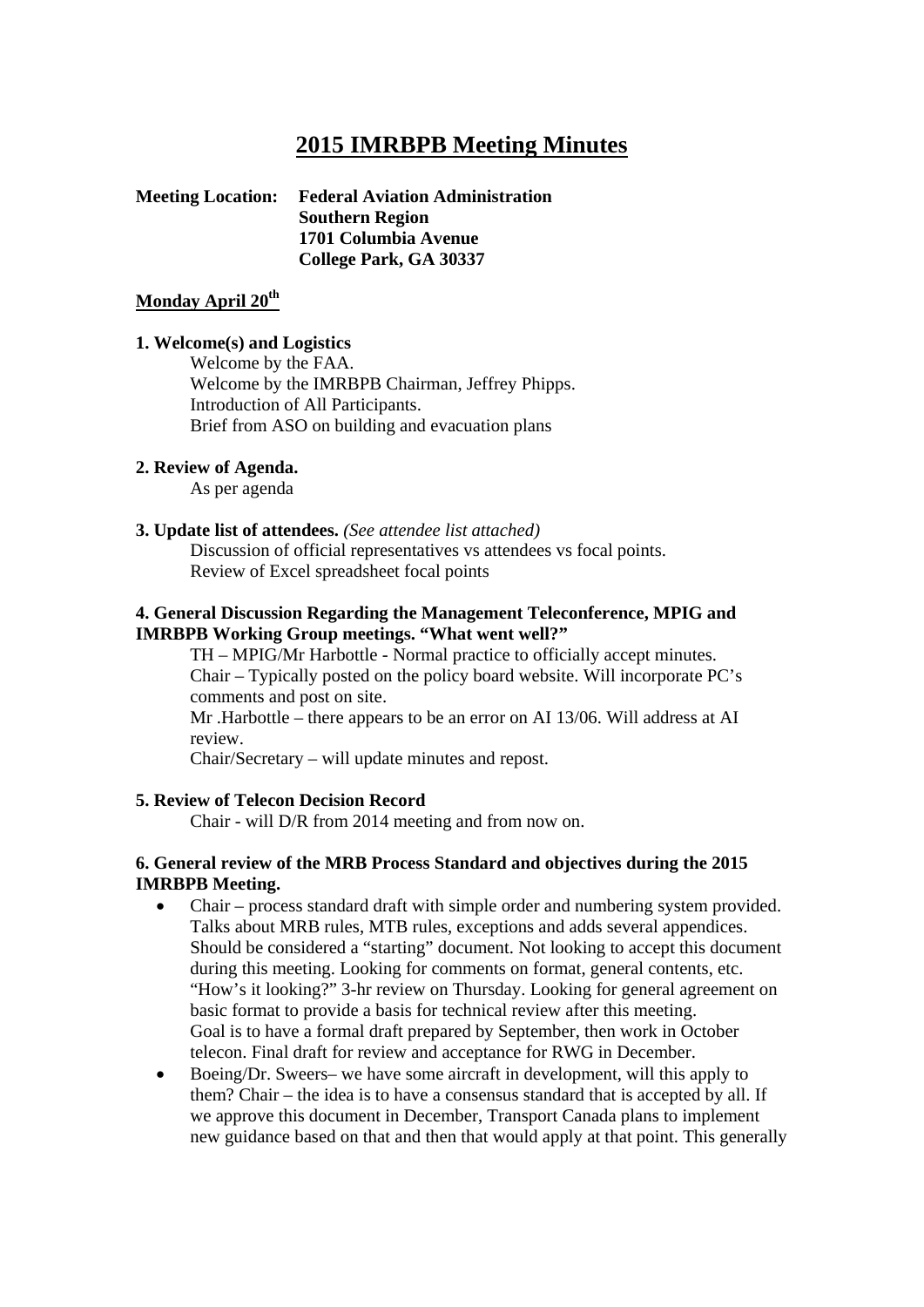will apply to all regulatories in a similar fashion. We don't expect huge changes in administration of MRB/MTB process.

- Mr. Gdalevich So after December, there will not be the need for other regulatories to participate in MRB? Chair – No, this allows for the common incorporation of IP's and makes national standards easier to implement. Perhaps through a/w agreements, regulatories may take advantage of that. However you may still participate as secondary regulatory agencies.
- Mr. Harbottle will there be any commitment from regulatories to update their guidance on this revision cycle? Chair – I would expect that.
- Mr. Dumortier this is a good topic for charter. Chair the principles will need to get into charter. Will need to look at major revision to charter to support at the next meeting (2016).
- Mr. Lopez was one topic dropped from the document? (OEM/TCH Recommended Maintenance Process) Chair – yes.
- Mr. Howell Does validation need to be in bilaterals? Chair yes. Using TCCA/EASA for example – the TIP has very outdated procedures. What we hope to do is use this document as a basis then rewrite those sections of the TIP based on what's really happening. As long as we both accept the same standard, the idea is that we can then validate each other's work.
- Mr. Bringle does this include validation of 5's and 8's? Formalizing some of this in IP's. Chair – some things will need to be worked.
- Chair moving forward, there may need to be a new numbering criteria for CIP's/IP's (numbers identifying if they affect the Process Standard or MSG-3.) Will think about over the next several days.

# **7. Initial presentation of new Regulatory CIPs to MPIG.**

### **a. CIP-FAA 2014-01, Discard Task Interval Incorporation by Reference in the MRBR.**

- Mr. Levesque restates the CIP. Presented last year in Ottawa. Pulled and resubmitted for this meeting. This has been informal policy in the powerplant area for at least 20 years. Went through and used the terminology in the MSG-3 document. Key is that there is reference to life limited tasks. Since the ALI manual is constantly updated, makes more sense to reference there. The recommendation is to establish the policy to reference.
- Mr. Harbottle MPIG understands the background to this will confirm position and discuss on Wednesday.

### **b. CIP-FAA 2015-01, Recording Vendor Recommendations – Task Interval Consistency.**

- Mr. Bringle restates the CIP. Highlights the use of the term "V/R." (Vendor Recommendations) Different OEM/fleets may incorporate the use of this term different ways. Want to establish guidance to have OEM publish guidance as intervals or the MRBR incorporate appendix with information.
- Mr. Harbottle On implementation. Now onwards? Or retroactive? Mr. Bringle this is more for future MRB's, but could be incorporated on revisions at will. Up to the ISC for legacy fleets.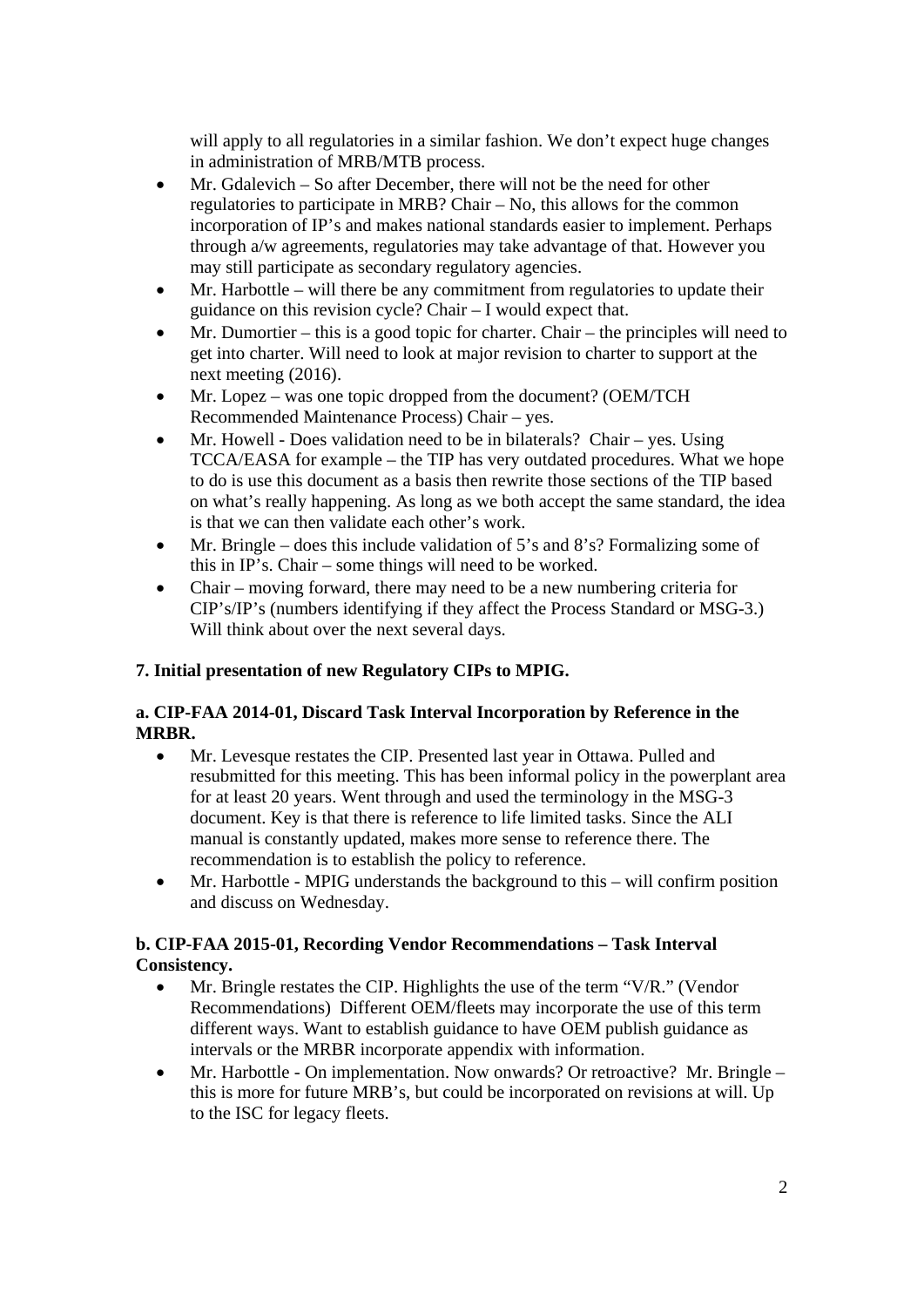- Mr. Harbottle this generated a lot of discussion, will be discussed tomorrow, not sure if we will have consolidated position by Wednesday. It's in industry's best interest to have a common approach here, but not quite sure this is the right approach. Within MSG-3, all V/R must be reviewed and may be overridden. Mr. Howell – agreed, that's essentially what we're asking to do.
- Chair will look as implementation from regulatory point of view. Also, this week, let's look at implementation in terms of MSG-3/MRB process.

### **c. CIP-IND-2013-06, Clarification of MSG-3 Applicability & Effectiveness Criteria.**

- Mr. Harbottle presented the CIP. He stated that this draft reflects revisions from Ottawa and Toulouse. The CIP addresses criteria for inspection type table 2-3-7.1 and selections from there. This version also reflects a change needed due to CIP EASA-2014-01.
- Mr. Howell the statement about individual operators seems to be more about Mx scheduling. Mr. Harbottle – no, we're referring to just the operators in the working group.

### **d. CIP-IND-2014-02, MSG-3 Analysis and Local Regulations.**

- Mr. Jovanovic presented the CIP. Stated that the problem occurs from time to time – usually associated with changes in personnel. Recommendation for clearer statement to show that the MRB should reflect MSG-3 logic, not regulatory requirements.
- Chair recommendation are you saying that you want the reg. requirement to be listed? Mr. Jovanovic – No.
- Chair second sentence? Mr. Harbottle that sentence is added solely for escape slide sampling – preferred to have in MRB than in CMR. This wording is to support that. Chair – the danger here is that if you leave this open, could cause expansion. Mr Harbottle – This comes from certification – directing tasks into Op's Mx program. Only two ways, ALI or MRB.
- Chair is it possible to modify MSG-3 to accommodate this? This suggestion opens door to legitimize non-MSG-3 tasks into the MSG-3 program. Mr. Harbottle – We have similar problems with EWIS and L/HIRF with type certification process. That was later overridden by certification. We have no confidence that certification will allow us to take credit for this. (Increased work/cost.) Chair – this will key into how we interface with CMT process.
- $\bullet$  Mr. Harbottle this paper is talking about the generation process that only the MSG-3 process should be used to generate the MRBR.
- Mr Sridhar Does this include appendices? Mr. Harbottle Yes.

### **e. CIP-IND-2014-04, L/HIRF Structural Protection Identification within the MSG-3 Analysis Process.**

- Dr. Sweers presented the CIP. Discusses instructions on how structural components become LHSI's. Best dealt with in a glossary entry to make clear that MSG-3 analyst can add LHSI if needed. This version resolves various problems with previous text – for example, "critical structure".
- Mr. Harbottle we're identifying the need to have interface with design personnel. This is clearly necessary to identify certification concerns.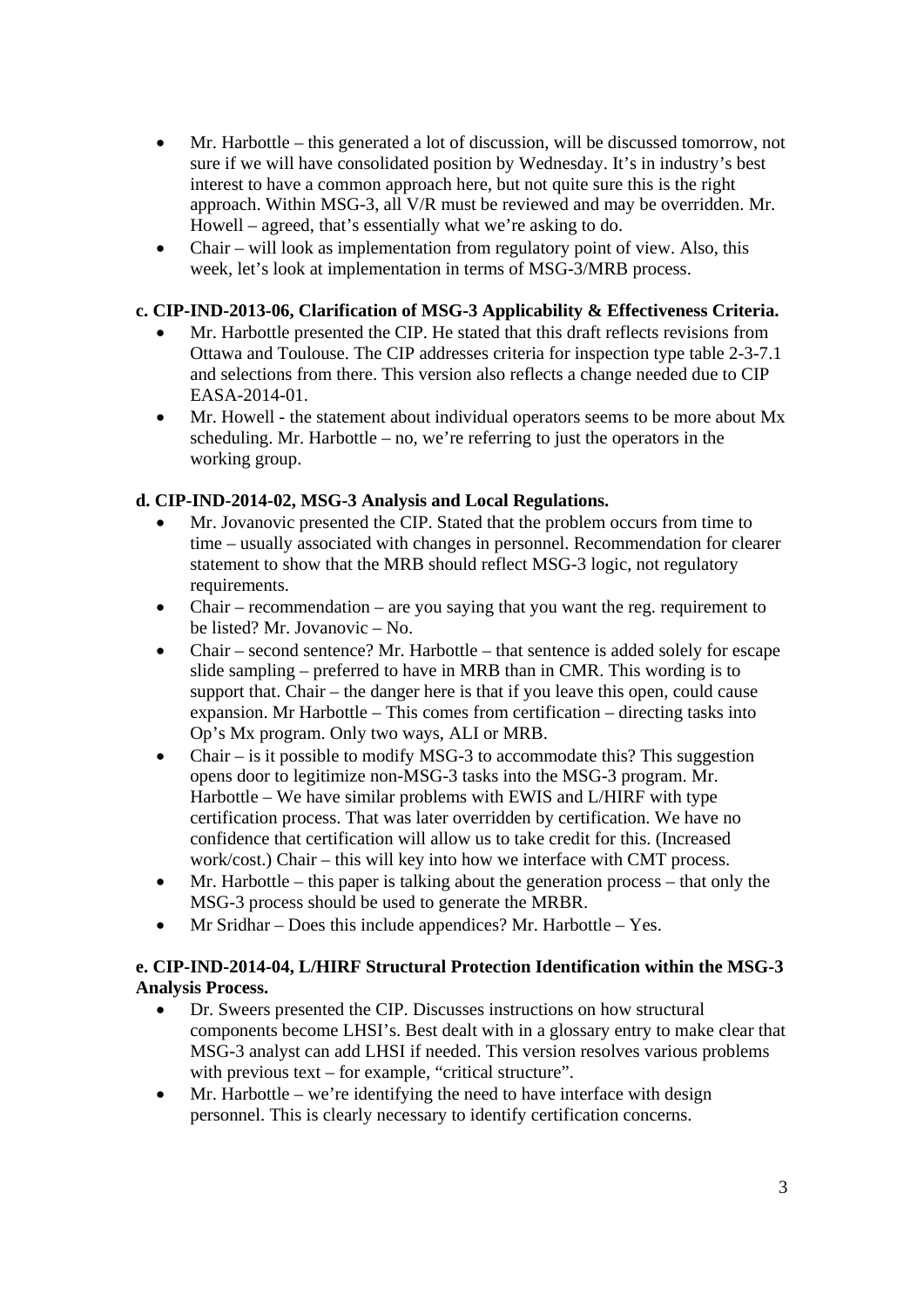Dr. Sweers – an example is an aircraft with an amendment to its TC for a new winglet design. Engineering team evaluated decided that winglet was not LHSI. MSG-3 analyst may decide that there's some reason to include as LHSI.

# **f. CIP-IND-2015-02, Approval Status of MRB Report Appendices.**

- Mr. Harbottle presented the CIP. This CIP affects MRB process, not MSG-3 logic. Problem really related to growth of programs over the years. Increasing number of appendices. Each one needs to be considered as to if it needs to be approved by regulatory authority. EASA, for example, has a specific statement showing which appendices it approves. Recommend adding this to MRB process standard.
- Mr. Howell Is this not retroactive? Mr Harbottle no. All letters after this agreement would meet this, but no need to resign ones currently in effect.
- Mr. Bringle We (FAA SEA AEG) are currently doing this (but not formally.) Mr. Jovanovic – Bombardier has not seen this.
- $\bullet$  Mr. Kieft we (EASA) can't issue a negative approval (we can't say we don't approve…) Mr. Harbottle – were only expecting you to say what you do approve.

# **g. CIP-IND-2015-03, MRB Requirements Specific to a Signing Authority**.

- Mr. Harbottle presented the CIP and stated that MPIG had started to discuss this morning. The CIP shows the differences between national requirements in MRB and national requirements by operators operating in a given regulatory environment. For example, some requirements are issued by government, but not signing agency (DOT vs FAA, for example.) These are sometimes listed in appendices to the report (which are intended to be for national differences in MRB/MSG-3 logic.) Recommendation is that MRB process standard includes language to avoid influence from other national requirements. Reference back to previous paper to show approval of each of these.
- Chair Some of these same issues were in place 20 years ago no point in having policy board make decisions if we don't make changes. Process standard should help with that. All about making process more efficient.
- Mr. Howell these may also be different for EASA vs national (member state) requirements.
- Mr. Kieft It is important to distinguish between State of Design and State of Registry (or State of Operation) requirements.
- Mr. Harbottle This may also be retroactive.

# h. **CIP-IND-2015-04, L/HIRF Unacceptable Degradation Definition.**

- Mr. Kostewicz presented the CIP. This CIP proposes to improve the definition of "unacceptable degradation". Proposes new glossary definition.
- Mr Sweers this may be getting into the ACO side, particularly with the term "adequate".
- Chair we need to determine "acceptable".
- Mr Sweers the AWG might analyze may call out task or request the assurance plan test over time.

### **i. CIP- IND-2015-05, MRBR Preamble Statement Expecting Operators to Revise their MRBR Initial Maintenance Schedule based on In-Service Operational Data**.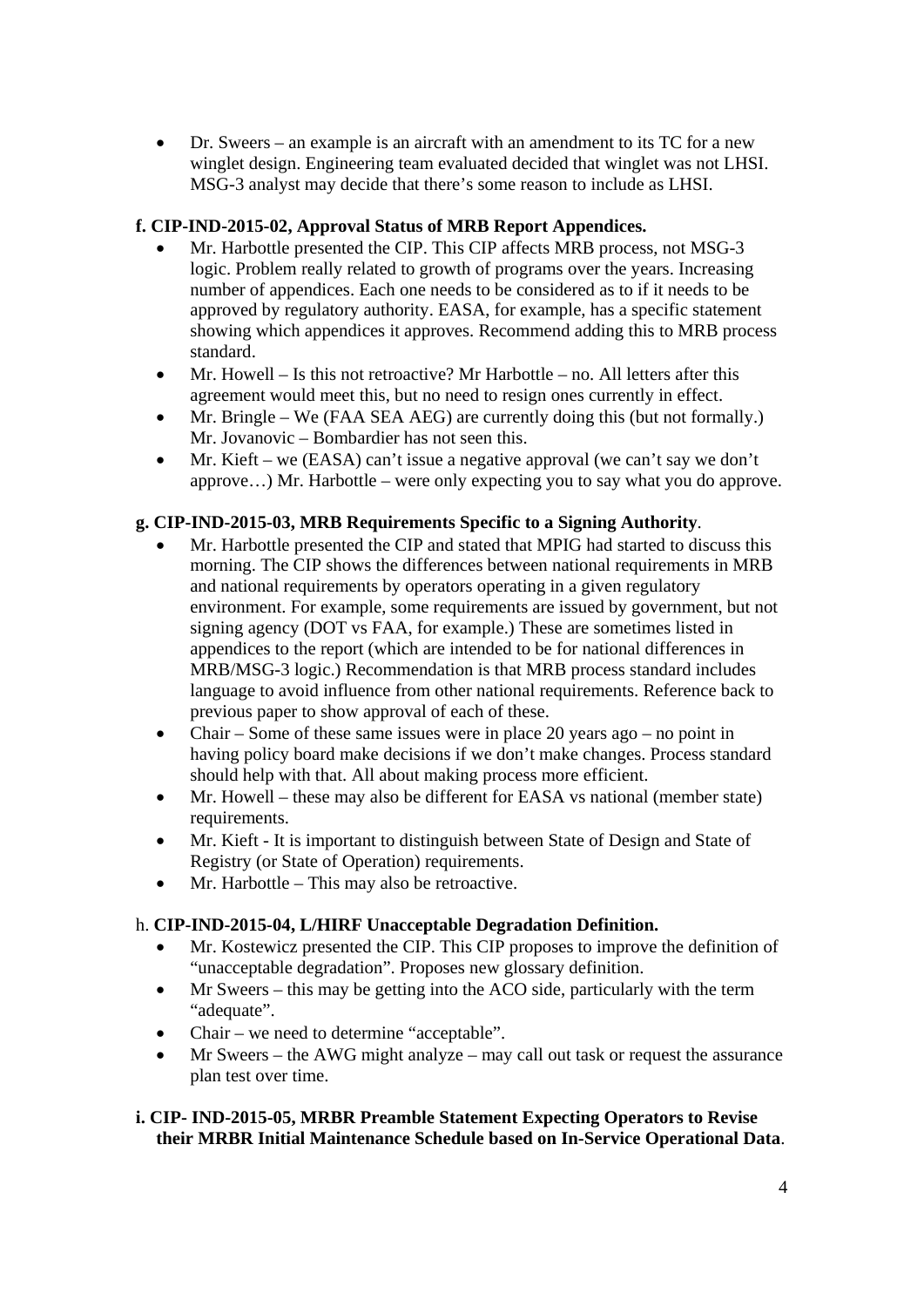- Mr. Harbottle restated on behalf of Mr Little (not currently present). The CIP comes from discussions around AC120-17. Relates to the attitude to MRBR once aircraft delivered. In US, not seen as such a critical thing (CASS, etc.) This is not the same around the world. Other regulators not in this room may not encourage revision of operator's maintenance programs based on MRBR revisions.
- Mr. Howell this appears to blur the line between the MRB Report and the operator's Maintenance Schedule.
- Chair putting a statement like this in the MRBR competes with the OEM's responsibility to optimize. Doesn't IP 44 give you methodology to include operator concerns?
- Mr. Harbottle this affects the operator end (program), not the MRBR.
- Mr. Kieft this statement may not help for countries that don't allow for reliability programs. There is a risk that the MRBR wording will override the national regulations.
- Mr. Beauchemin This would help to allow for fostering reliability programs.

### **j. CIP-RIND-2014-01, Clarification of Human Occupant in Volume 2**.

- Mr. Staggs presented the CIP. This CIP looks to extend the definition of "human occupant" to those in human external load operations and should classify structure as SSI that affects external load occupants.
- Chair what's the RMPIG preferred option? Mr. Staggs We're not sure. Mr. Leung - Is this typically included in the initial TC, or it is part of the STC process? Mr. Staggs - Could be either. Should still be analyzed.

#### **k. CIP-RIND-2014-02, Clarification of FD on Rotors and Drive Systems**.

- Mr. Staggs presented the CIP. CIP looks to clarify that FD tasks on rotors/drive systems must be analyzed the same way as SSI.
- Mr. Perry How might this be affected by HUMS for credit? (Paragraph 7) Mr. Staggs – the rating system might be applicable there, but it will depend on how HUMS for credit is implemented.

# **l. CIP-RIND-2014-03, Applicability of PSE's for Normal Category Rotorcraft.**

- Mr. Staggs presented the CIP and stated that this applies to Volume 2 only. Originally, the PSE concept was only applicable to transport category. This now is changed (July 8, 2014) and now MSG-3 Vol 2 needs to update to meet it. Recommend revision to 2-4-1.1 to match.
- Chair- Change recommendation to reflect "per standard" and extend to Volume 1.

# **Tuesday April 21st**

IMRBPB Meeting, **Regulatory Members Only,** reference the IMRBPB Regulatory Meeting Agenda.

MPIG Meeting, **RMPIG and MPIG Members Only**, reference the MPIG agenda.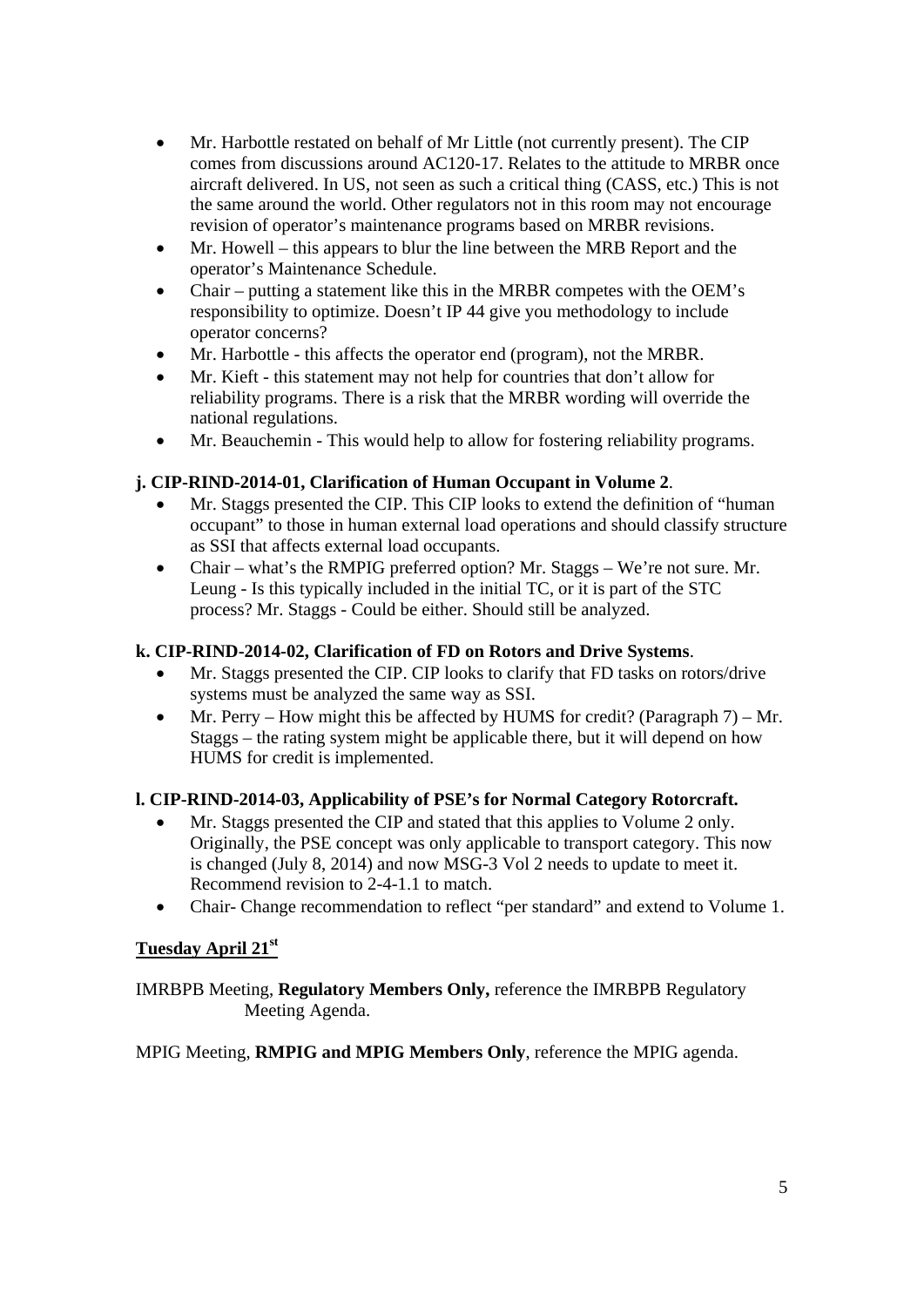# **Wednesday April 22nd IMRBPB Meeting**

#### **8. Review 2015 Revision to the IMRBPB Charter.**

Chair – there are three changes to the charter this cycle:

- In relation to AI 13/01 working group reference. Added reference to technical working group in paragraph 2.
- Mr. Harbottle does this include possible MPIG participation? Chair yes. For example, if we have a WG to finish process standard, MPIG would be invited to participate.
- Change to procedure for elections Paragraph 3. Old way signatory person was only person allowed to be chair/co-chair. Now, not limited to that.
- Changes to how to change the charter  $-30$  day prior to meeting. TH would input be accepted from MPIG/industry? Chair (and policy board) – absolutely – this paragraph doesn't say from whom the changes might come.
- Mr. Lopez Paragraph 7, will that change for the policy standard document? Chair – huge changes coming for the charter to support that – expect that changes will be drafted for the next meeting.
- Signatories (including Mr. Douglas from AFS-300) have signed except Gerald (Singapore) (absent).
- Mr. Harbottle– is there any discussion of regulatory participation in MPIG working groups? Chair – this may be covered under change to Paragraph 2. Mr. Harbottle – does this imply that regulatory management supports regulatory participation in MPIG working groups? Chair – that would be a separate process outside the charter. Mr. Harbottle - but having it in the charter might make it easier. Mr. Heliker – for FAA, this would be up to office/budget. Chair – if you would like to have a charter addition to support this, the concept of a single regulatory representing the whole regulatory group might be good. Mr. Harbottle – that sounds good, but in past we have had the results of the WG negated later by other regulatories. Chair – this hopefully doesn't happen as much as it did. Recommend adding the change (MPIG proposal) and multiple regulatory vs single regulatory participation into future revisions of the charter.
- Mr. Harbottle MPIG will take the action. We expect MPIG working groups (specifically structural) to produce significant changes to MSG-3 and regulatory involvement and recognition of this in the charter would be useful.

# **9. Review 2014 minutes and approval**

- Discussed AI 13/08 and 13/09
- Removed "being vague" from item 17.
- Checked IP 139 and verified the wording from minutes is in IP 139.
- Minutes approved from 2014.

#### **10. CMT Team meeting update**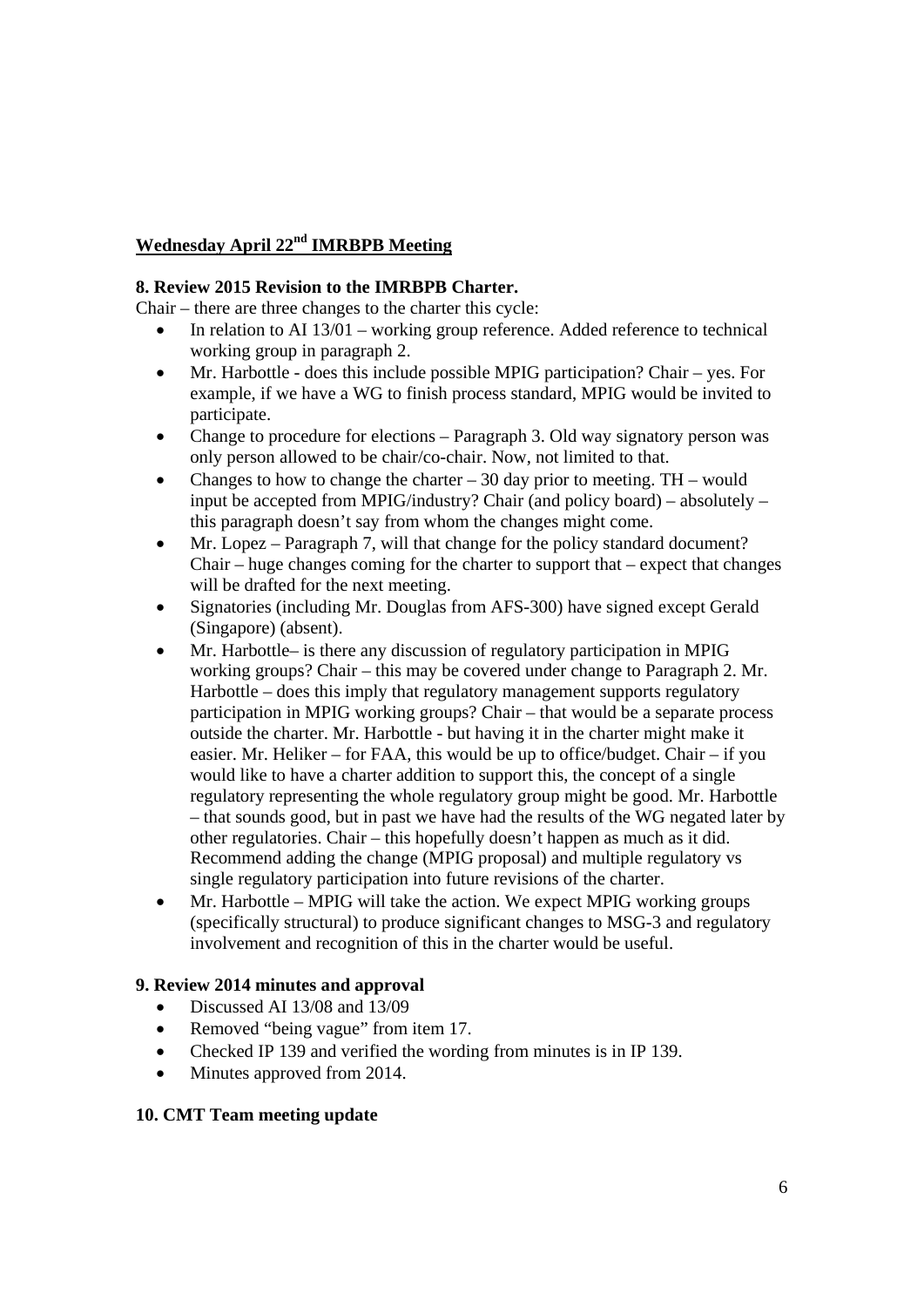- Chair went to meeting in DC on behalf of TCCA 4 regulators attending (TCCA, FAA, EASA and ANAC.) It became fairly obvious that CMT is similar to the IMRBPB for the certification world. CMT, however, is the custodian for the design standards for certification, where we (IMRBPB) don't really own our standard. The big eye-opener was that there were significant members of that board that had no idea what the IMRBPB did. It became a good opportunity to update them on our work and develop a good working relationship. Feeds into the larger idea of the Process Standard and updating MSG-3 and establishes the IMRBPB on an equal level as the CMT and allows better for part of bilateral agreements. This in turn allows for certainty with our own work.
- Additionally, it also allows better for TC validation process. The idea was to establish a governance arrangement/agreement between the IMRBPB and the certification "world". (CMT and others.)
- The Chair's message to the CMT in September 2014 was one more year until PS in place and update reg. guidance would be based on that after implementation. (TCCA and others as well.) Very well received by some, IMRBPB seen as ineffective by others. Certification world may not see our work – they just see a large effort that they don't participate and don't validate. Chair agreed prior to 2009. More work in the last 5 years than the last 15 easily. Showed evidence of that. Message overall was that the IMRBPB was much more efficient and will produce the Process Standard this year. Will update at this year's CMT, and may standardize reporting to them. That relationship was present in the past, but has faded over the years and this may help reintroduce that. Will share CMT IP with **MPIG.**
- Mr. Harbottle was anything said about MRB process not being required? Would our work here help getting that agreed to? Chair – that was not discussed. From a TCCA perspective, certainly that's expected, but ICA updates would be needed there. Mr. Harbottle – we've agreed that the process would be followed, but regulations make it optional. Need to change that perhaps. Chair – this relationship might help start that process. Allen Howell – what other options do you have (other than the MRB process)? Mr. Harbottle – we don't have one, but 1529 doesn't *require* the MRB process. Mr. Cox – perhaps the reason that that process comes from 1529 is faulty. The MRB process springs from operational rules, not necessarily 1529. Mr Harbottle – this is probably true, but that's how it's being used. Chair – again, the relationship with the CMT starts that.

#### **11. Action Item Review:**

- **a. AI 13/01**, IMRBPB Charter to include IMRBPB WG and CIP management.
	- Chair I'd like to think that this action is now closed with change to charter (including discussion above about MPIG working groups.) Will entertain amendment later. **Closed.**
- **b. AI 13/03**, NAA Implementation Reference. (IP index list, restatement of 08/01).
	- Chair Additionally, this is one of the reasons for the Process Standard.
	- Chair we have two options we can leave open after this meeting, road map for PS and mature draft reflected against IP's, then close as unneeded as IP integration would be updated and tracked.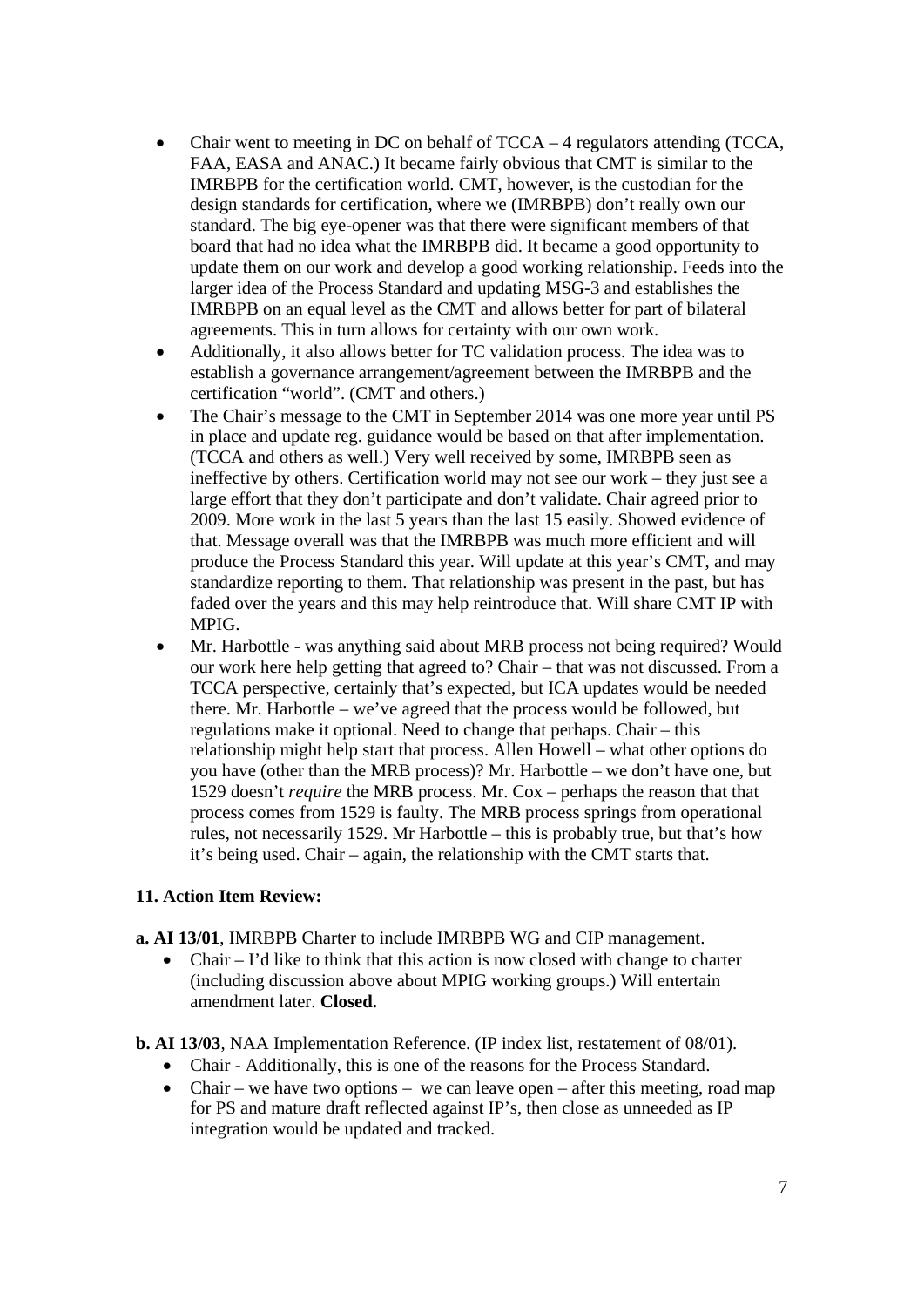- Mr Harbottle then incorporation would take a while and implementation would take a while.
- Chair Or we can close now.
- Chair let's leave open, look at closing after publication of Process Standard.
- General discussion about implementation of Process Standard into regulatory compliance documents (AC 121-22 etc.), stating compliance and differences to the Process Standard, and how often the Process Standard and the regulatory compliance documents will be amended.
- Mr. Harbottle in bilaterals, some OEM and regulators are more supportive than others, some more responsive than others. Mr Howell – may have an issue with differing regulatory agencies. The process will need to be firmed up.
- Leaving **Open**, but will modify comments to add new statement that the PS will be validated to all existing IP's and then will close IP. New IP's will be evaluated on an ongoing basis.

### **c. AI 13/06, Coordination of CIP IND 2008-04 with Certification**.

- Mr. Conn this was updated in Ottawa to July 14 (due date), then discussed again in MPIG November 2014. Chair – TCCA never heard back. No update. Again, this is a great type of an item for CMT-IMRBPB coordination. Mr. Harbottle – this allows for credit in structural tasks similar to CMR process for system. We fully recognized that this is not something that the policy board can unilaterally approve, but we want to check that the certification branches might support the idea. In December, the FAA committed to having experts on call to discuss this. (Roy Patzke). We are still looking for buy-in and continued support.
- Chair we are obviously having coordination issues. Perhaps draft an agenda item for concept to the CMT? Chair to take action to draft agenda item. (by July) and will present agenda item to CMT in September. Remains **open** pending CMT action in September.
- **d. AI 13/10**, Revise IP 44 as per IP 134 recommendation.
	- Chair in work, will be provided to MPIG after the meeting to ensure that comments are implemented. **Open.**

**e. AI 13/11**, Further develop CIP EASA-2013-01. "Windows" or "Tolerances"

 $\bullet$  Mr. Harbottle – the way this was put to MPIG, RMPIG was to take as mostly of interest to rotorcraft and business aircraft. Mr. Kieft – request went out and nothing received. Chair – leave **open**. Mr. Kieft – will discuss internally within EASA and coordinate with RMPIG. Mr Harbottle – this does not appear to be an issue for large aircraft OEM.

# **f. AI 13/12, IP 115 comments to be incorporated in IP 129.**

 Mr Conn – MPIG considered this closed. MPIG notes from December were to have Mr. Kerzner discuss with Dave Whalen (who is now retired). Action on the policy board was to review IP 115 comments into IP 129 and coordinate with FAA and reviewing specific MPIG statement – email dated 4 Jun 14 from MPIG chair (Jose) during Cologne meeting.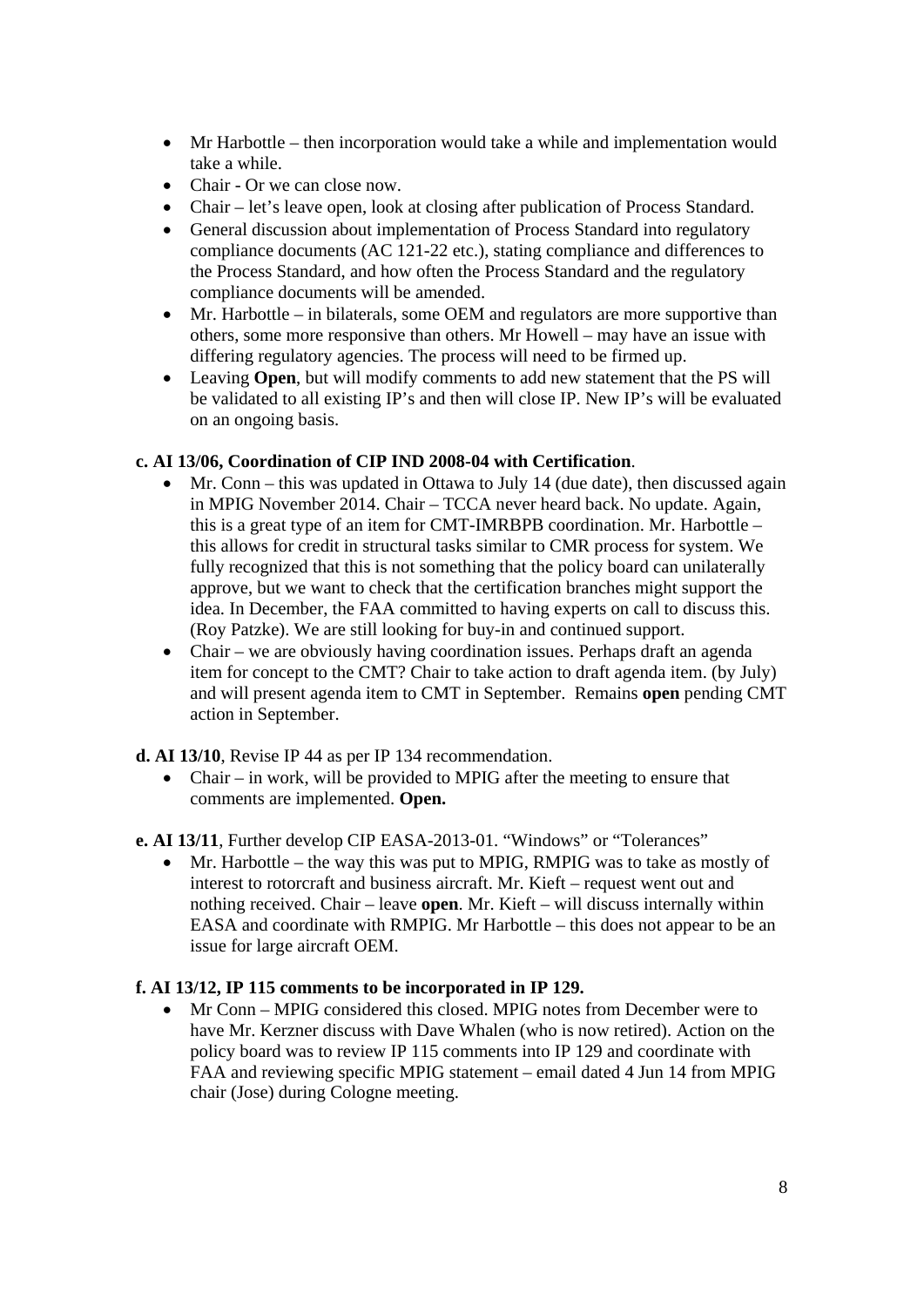Chair – was IP 129 updated? Mr. Conn - MPIG LHIRF WG appears to be ok. Dr. Sweers – IP 129 was incorporated into 2013.1 and should be acceptable. PB accepts MPIG position and **closes AI**.

### **g. AI 14/01, IMRBPB MRB process standard to address revision status and implementation of MSG-3.**

 Chair – will become part of the standard validation of the policy standard document against issued IP's. The implementation reference for MSG-3 on existing and new programs will need to be considered in the policy standard (currently, in para 4.4), similar to the way IP 143 implementation reference statement works now. Leaving **AI open** pending that review and policy standard document draft.

# **12. Review Regulatory CIPs:**

### **a. CIP-FAA 2014-01, Discard Task Interval Incorporation by Reference in the MRBR**.

- Mr. Levesque restated the CIP.
- Mr. Harbottle MPIG considered this and had discussion on "extensions or deletions of safe-life limits" – want to make clear that the requirement is not conditional – that the LL is approved and that it's the responsibility of the ISC to "subsequently" review and incorporate to make clear that it's post LL implementation. MPIG agrees with logic, but wants to make sure that the new number(s) are still valid within MSG-3 and the ISC has a chance to evaluate that.
- Mr. Dumortier should we refer to the "initial" MRBR here? Mr. Levesque– typically this is an issue on initial approvals, but we shouldn't limit it.

#### **Closed as IP 145 R0. Not retroactive.**

 Mr. Harbottle- so as an example here, this will be built into the policy standard in a year, then into national guidance in two years. Will there be pressure on the OEM's to implement this now (to comply with the IP)? Chair – this will be allowed. Mr. Harbottle – so we can voluntarily comply, but will not be required until built into national guidance. Chair – correct.

#### **b. CIP-FAA 2015-01, Recording Vendor Recommendations – Task Interval Consistency**.

- Mr. Bringle restated the CIP.
- Mr. Harbottle MPIG has reviewed. This is an issue over many years. What is proposed here is a resolution and is in current favor. Industry accepts the need for a standard approach, but doesn't think this is a perfect solution. In view of harmonization, MPIG supports the IP.
- Mr. Kieft one note ISC referred to earlier, but not in last section. Mr. Howell "the normal MRBR revision process" should cover that.

#### **Closed as IP 146 R0 without change. Not retroactive.**

#### **13. Review RMPIG CIPs:**

#### **a. CIP-RIND-2014-01, Clarification of Human Occupant in Volume 2**.

• Mr. Staggs restated the CIP.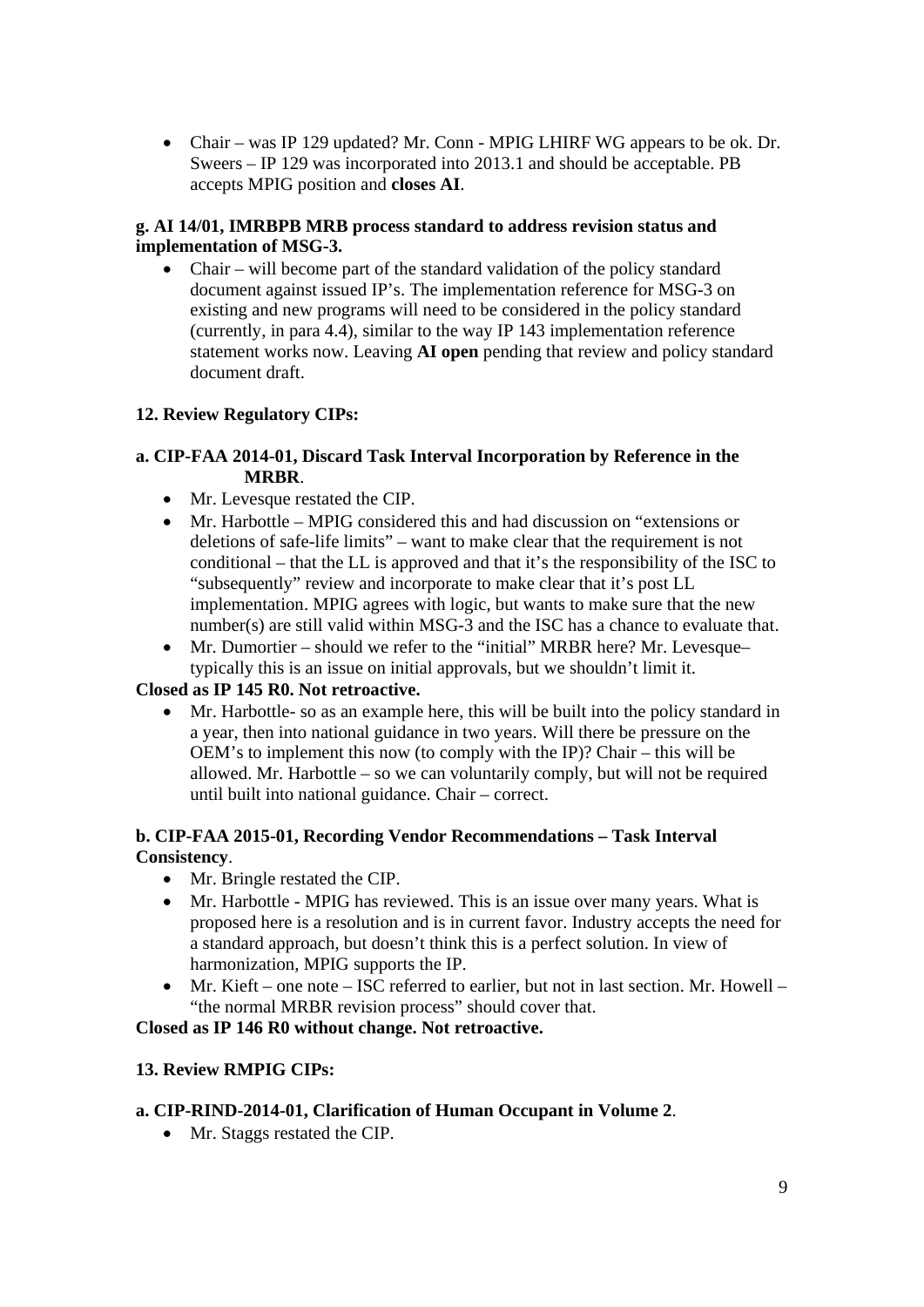- Chair this gave us two options. The Policy Board position is that we like the first paragraph of Option A and the second paragraph of option B. Can we reformat into that? Mr. Howell – the two options were not quite in synch.
- Mr. Staggs agreed.

### **Closed as IP 147 R0 as discussed above with combination of the two definitions. Not retroactive.**

### **b. CIP-RIND-2014-02, Clarification of FD on Rotors and Drive Systems.**

- Mr Staggs restates the CIP. RMPIG would like to revisit this issue based on new information from structures group.
- Chair rotor & drive systems subject to supplementary analysis.
- $\bullet$  Mr. Cox for Vol 2, this is correct. That structures were subject to AD and ED analysis and the lack of FD was one of the major reasons for the Vol 2 introduction. Why add FD now? Mr Staggs – this is part of the RMPIG discussion.
- Mr. Desrosiers the initial paper came from EASA remarks. Approach might change. Need to re-evaluate the new information. Mr. Cox – there are two programs currently being worked under Volume 2. Is this lack a risk? Mr. Conn – …and keep in mind that this is the chance to affect 2015.1 – after this, 2017 implementation. Mr. Staggs – correct. We don't see a risk to current programs.
- RMPIG chooses to withdraw the CIP based on the fact that FD analysis is not required by MSG-3 Vol 2 at this time.

### **c. CIP-RIND-2014-03, Applicability of PSE's for Normal Category Rotorcraft.**

• Chair – Policy board accepts, but suggests removing the number 571 and just making a reference to "applicable" certification standards. Mr. Harbottle - will accept deletion of the word "section". Chair – ok to leave "section" – retroactivity is N.

**Closed as IP 148 R0. Affects Volume 2 only.** 

### d. **CIP IND 2015-06 Deletion of reference to 14 CFR §25.571 requirement from Section 2-4-1**

TH – similar to the above, for a slightly different reason. Issue here is the current 2-4-1 refers simply to FAA requirements and this is a risk of de-harmonization between regulations and Vol 1 and Vol 2. Removes specific reference to FAR and uses Section as the above.

**Closed as IP 149 R0. Affects Volume 1. Not retroactive**.

# **14. Review MPIG CIPs:**

#### **a. CIP-IND-2013-06, Clarification of MSG-3 Applicability & Effectiveness Criteria**.

 Chair – EASA provided some suggestions last night. Mr. Kieft – to explain a little bit, deletion to text was because policy board did not think discussion of fleet vs individual a/c belonged here. Also, discussion of "repetitive repair" vs "repair:" (Mr. Harbottle agreed) Discussion of typical way that aircraft was operated. This draft increases the number of examples. EASA agrees with concept, but fleshes out. Discussion of cost of repair – MPIG will discuss. Mr. Kieft – perhaps there should be a new definition of "multiple failure" (vs successive failure.) Mr. Harbottle – seems satisfactory in this context, but will check against MSG-3.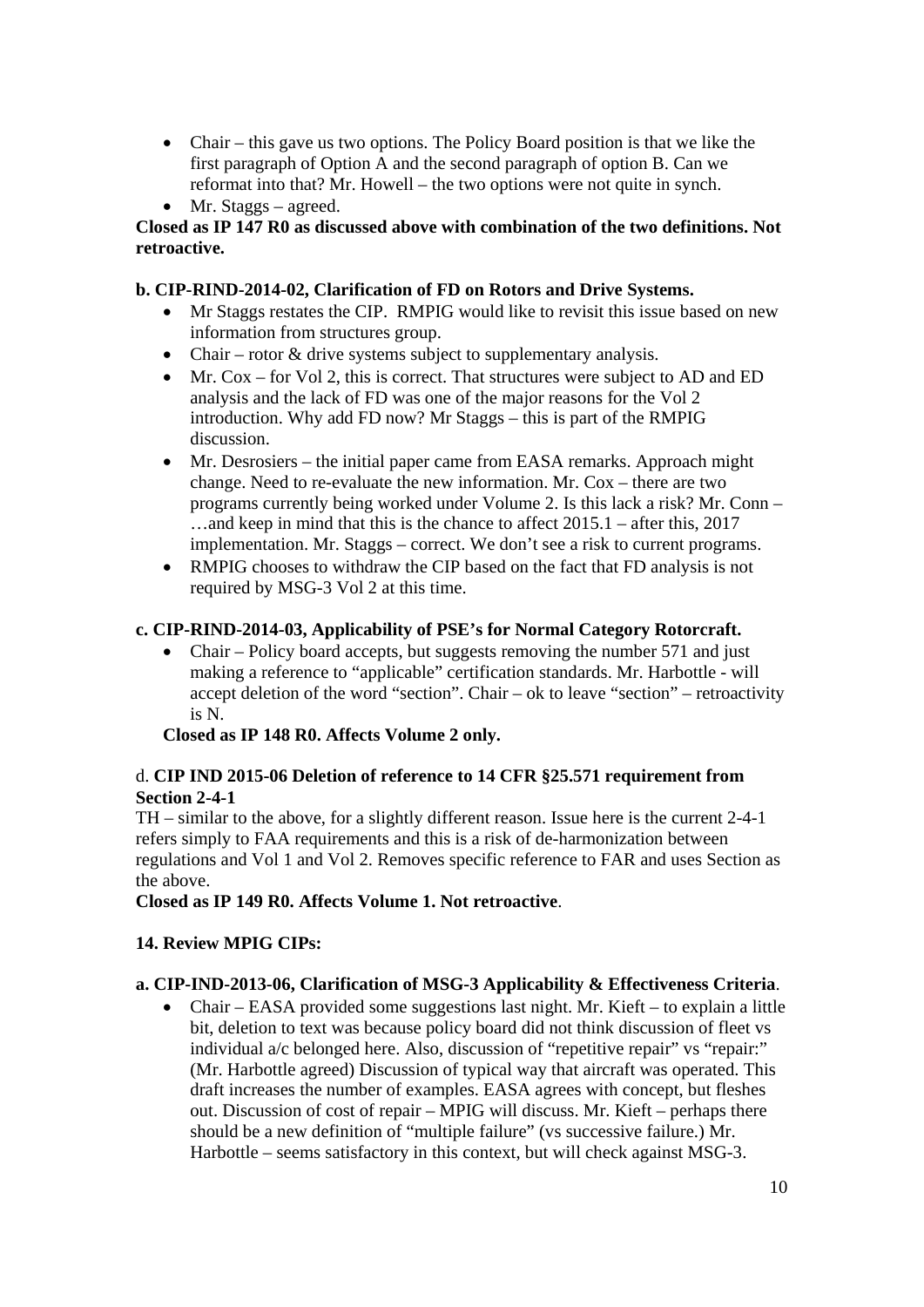Mr Kieft – finally, IP 143 affects some of this text. "Safe operation" will have to be checked/changed. We would anticipate changes to the table text based on these changes. Mr. Harbottle – we would like to have a closer look in caucus. Potentially close later in the week. **Remains open** for moment *(see 14.d. below).*

#### **b. CIP-IND-2014-02, MSG-3 Analysis and Local Regulations. – now "Consideration of non-MSG-3 tasks in the MRB Report."**

- Mr Jovanovic restated the CIP.
- Chair the policy board is primarily concerned about the paragraph with the blue text. We do not understand the value of the change as this seems to be already stated. Additionally, IP 37 would seem to apply here. Why make a change if the text is already there – what is the additional value of the change? Mr Jovanovic – the most important part is the third sentence and the reference to "additional requirements". We still experience this problem with most of the OEM's, so thought that enhancement was needed. Chair – seems to be reiterating the same intent with the new wording. If MPIG/RMPIG feel the change is needed, though, the board can support.
- $\bullet$  Mr. Howell perhaps this might not be limited to escape slide sampling. Chair is there an impact with this clarification with the CMCC process? Mr Harbottle – no, because all tasks will have route. Mr. Dumortier – perhaps not just tasks, but requirements. Mr. Harbottle – the AWG would make change based only on new information, not CMCC/SSA changes. Mr. Jovanovic – the key is that the decision is up to the ISC. Chair – depends on if you have a task or don't.
- Mr. Howell perhaps the CMCC discussion is a sidetrack issue. Mr. Harbottle these are tasks that are not coming from engineering, just imposed by regulators. Mr. Jovanovic – this CIP is designed to avoid the situation where the regulatory ask for tasks. Chair – we seem to be back to the idea that this reemphasizes existing text. Key is "must be approved by the ISC." Mr. Dumortier – this CIP may not address that concern. Mr. Howell – why not just specifically state this?
- Chair slightly difference re-reading today. We all seem to agree that MSG-3 tasks should be the only thing listed in the MRB. Mr. Beauchemin – correct - this comes up all the time. Chair – what do we do with tasks that are outside the logic, but need to be integrated? Proposed additional sentence that additional tasks only accepted with "exceptional circumstances". Dr. Sweers – For example, the 787 current return network – FAA would not accept program until sampling program developed. Chair – sampling programs exist, but not in the MRB – the results of sampling should feed back into the MRB. TH – this one, the operator should be involved in. Chair – remove whole paragraph? MRBR should be only MSG-3. Maybe we change the paragraph to state this implicitly. Do we want the MSG-3 document to say that? Perhaps rewrite. Also, process standard might be affected.
- Mr. Harbottle what about a proposal that in 2015, we replace "and" with "for" in the last sentence of the second paragraph and modify the whole area. Mr. Kieft - lead  $2<sup>nd</sup>$  sentence with "non MSG-3 requirements." Discussion of "any". Mr. Harbottle – also consider for policy standard here. There was a generalized discussion of wording requirements. Chair – in the past, appendices provided the place for this.
- Mr. Jovanovic a new statement in second paragraph specifically mentioning national regulatory requirements appears to fully answer the intent of the CIP. Mr Harbottle – I understand where we're going, but concerned that a task that is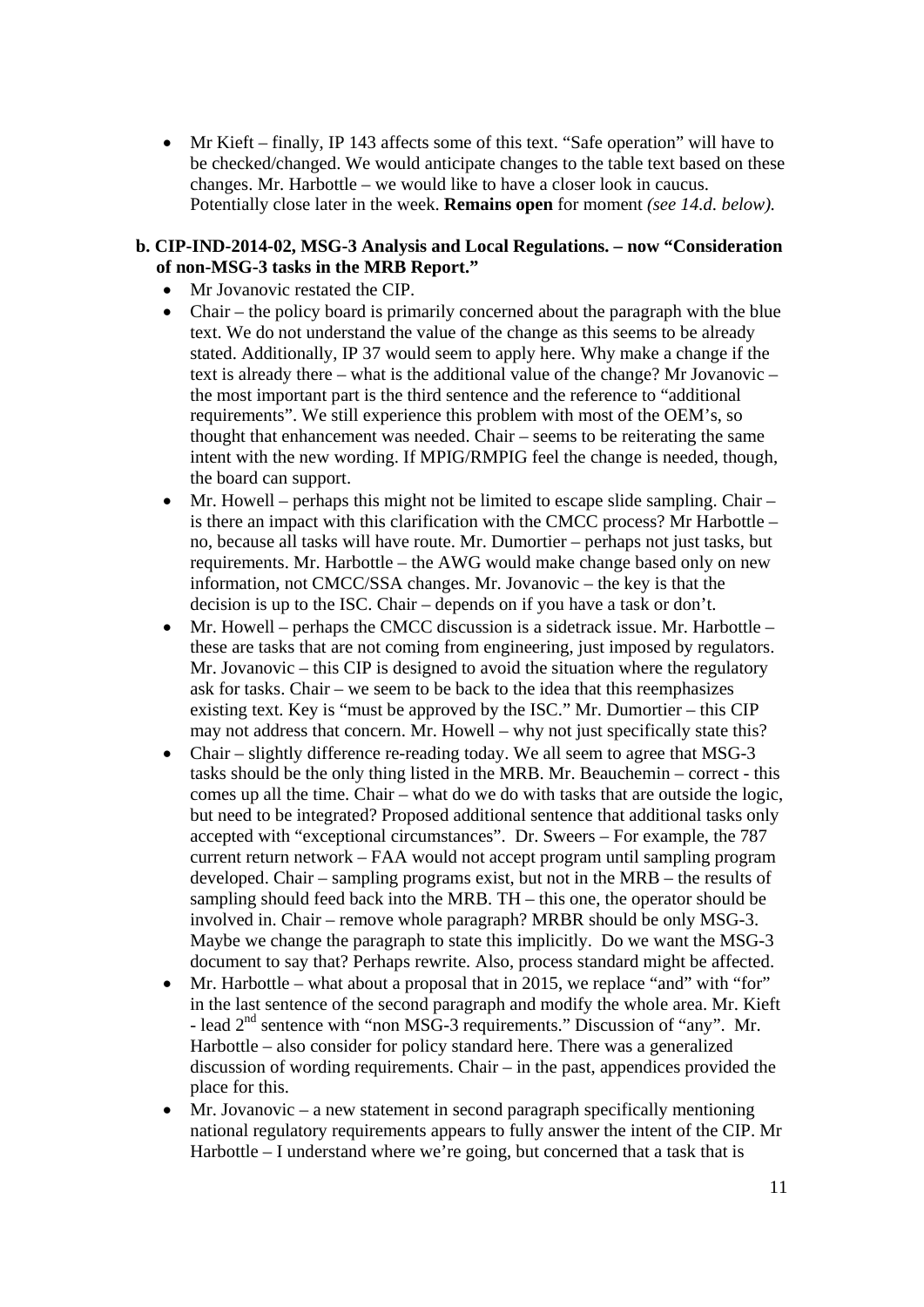legitimately from MSG-3 and happens to be a national requirement, it might be dropped. "National regulatory requirements not derived from MSG-3 logic are not part of the MRB Report." Chair – validation process may lead to task(s). Mr Harbottle – there seem to be several efforts to introduce scheduled national requirement tasks into the MRB simply because they can't be justified as CMR/ALS. Chair – this appears to mainly be a process standard issue. Modified last sentence to reflect idea of other (non N/R) tasks coming to ISC for approval for inclusion. Discussion of "appendix" vs "section". "Not *part* of the report" means that the material might still be in an appendix. (Section is part of the report; appendix is not part of the report.) Chair – we should approach that issue in the process standard.

• Mr. Harbottle – "Other" MSG-3 tasks and justification. Wording changed to "Other non-MSG-3 tasks may be submitted to the ISC for consideration for inclusion in the MRB Report only when justification can be provided." Chair – "May be" hopefully will cover the exceptional circumstance. Decided to remove "regulatory" to hopefully not limit consideration of some national requirements that might be driven by agencies other than the certification or airworthiness standards organizations. Decided to change title to "Consideration of non-MSG-3 tasks in the MRB Report."

#### **Agreed to revised wording (see highlighted second paragraph in IP text) as IP 150 R0 – Not retroactive. Will be implemented into the next revision of MSG-3.**

**c. CIP-IND-2014-04, L/HIRF Structural Protection Identification within the MSG-3 Analysis Process**.

- Dr. Sweers restated the CIP.
- Chair the policy board generally agrees, but asked about duplication in the last sentence of the first paragraph (operational requirements) vs the current note. Adding the word "economic" to that statement may fix that. The note also refers to the idea that the items are brought to the ISC.
- Mr. Dumortier what if we remove the reference to the MSG-3 analyst in the first paragraph? Mr. Kostewicz – we found the reference to the MSG-3 analyst to be important to show that these things are not coming from engineering. Chair – recommended change to "other". Mr. Beauchemin – like "operational or economic". Chair – "operational, economic or other." Mr Sweers - Agreed. Also, adding the phrase "when accepted by the ISC" might eliminate the need for the note. May be included is not equal to must be analysed.
- Dr. Sweers there were many revisions to this. The term became so different that we eventually lined it out. In the spirit of moving forward, is this ok? Operational/economic considerations is better. Discussion of what engineering defines (components) and what the analyst defines (the LHSIs). Chair – let's not take away from the specialist work.

#### **Agreed to as IP 151 R0 as revised. Not retroactive. Applies to both volumes.**

### **Thursday April 23rd IMRBPB Meeting**

#### 14. **Continuation of MPIG CIP Review**:

**d. CIP-IND-2013-06, Clarification of MSG-3 Applicability & Effectiveness Criteria (continuation of discussion)**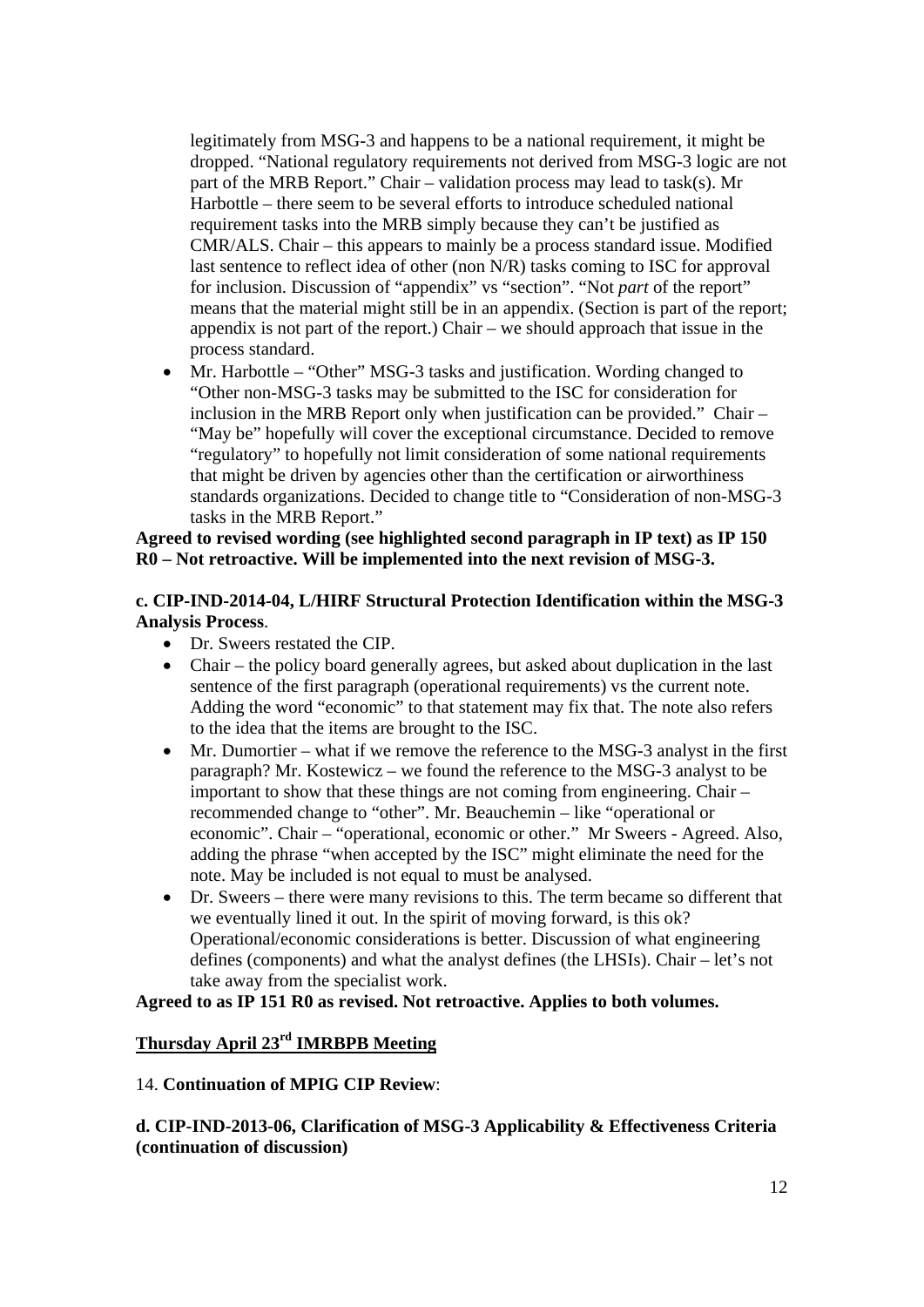- Mr. Harbottle updated to version 2 (dated  $4/23/15$ ) based on discussion this week – recommendation statement "later agreed as IP 143" and added new final two sentences. Version 2 generally reflects proposal from EASA. MPIG has one question – we don't understand "typical operation". In view of closeness, MPIG proposes to delete this phrase. Mr. Kieft – should be stressed out that no specific impact from abnormal utilization should be assumed. Mr. Harbottle - MPIG believes that discussion of availability (particularly in helicopter and business worlds) is important and should be considered.  $(4<sup>th</sup> EASA$  bullet).
- Chair why should we state these things in MSG-3 rather than define in the PPH? Maybe this is a policy standard issue.
- Mr. Harbottle what about "while performing typical operations" after the double failure. Mr. Heliker – are we talking about environmental (airport) costs here? Chair – this mostly seems to be a PPH issue. Discussion about the difference between "certified" and "normal". Mr. Harbottle – removed reference to visual check (IP 143) and moved to paragraph 3. Added multiple failure as a term to the glossary.
- Chair are we ok removing the fourth bullet? Mr's Heliker and Kieft no. Chair – this seems to apply to multiple operators (such as rotorcraft) and may need to be considered. Mr Kieft – given two air carriers, one with support and one without, consideration should not be given to task selection due to the business decision not to buy support. Gulfstream – if you keep this bullet, you remove flexibility. Chair – maybe add reference to "described in the PPH"?
- Mr. Harbottle only in the fourth bullet. "Unless agreed to by the ISC or documented in the PPH". The concept is ok. Added term of "user's guide" to "PPH". Chair – why not reiterate requirement from 1.2 to consider all operating capabilities. "Certificated operations" MPIG accepts the proposal as version 2. Compromise reached and document amended.

**Closed as IP 152 R0.** Will need comments etc removed (from review this week.)

 $\bullet$  Mr. Dumortier – for markup/IP purposes, is it possible to get Word versions for MSG-3? Mr. Conn – yes, on request to A4A by section.

# **e. CIP-IND-2015-02, Approval Status of MRB Report Appendices.**

- Chair obvious impact here on policy standard document.
- Mr. Kieft it is not possible to issue a "negative approval", stating what is not approved.
- Mr. Harbottle we can accept listing all the sections.
- Mr. Kieft recommend modifying the first bullet to refer to "sections and appendices" and removing the second bullet (in the recommendation.)
- Chair have approval letter in policy standard, but may need to address this better in the main text. Will add in paragraph 22 or 23 (of the policy standard draft).

# **Closed as IP 153 R0 as amended.**

#### **f. Update to IP 119.**

 Mr. Harbottle - this is a report back from MPIG AAWG. In Dec 2013 the AAWG was tasked to update Level 1 corrosion definition. They proposed a 4 bullet definition adding information and are proposing an update to IP 119 to change this (Revision 2). Feedback was that it wasn't clear how this definition would be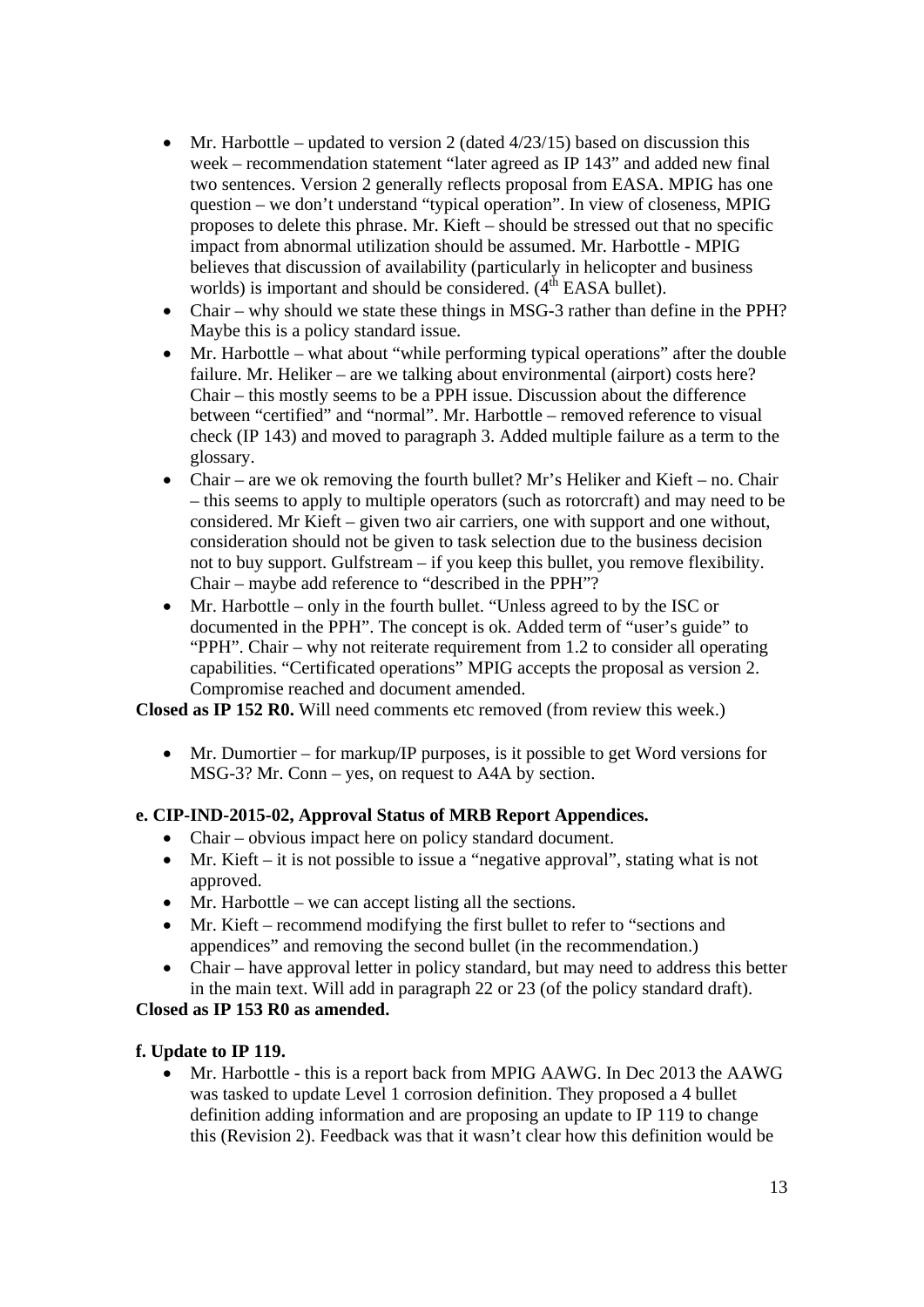used. New letter from AAWG was received and recommends that the definition be harmonized to the greatest extent possible. Received regulatory input considered robust as possible. Clearly AAWG doesn't have the ability to require its use, but certainly would encourage its use. AAWG plans to further develop Level 2 and 3, but not publish through us (AAWG mainly concerned with 571, not ICA/1529).

- Mr. Bringle Was FAA input from Rusty Jones? Mr Harbottle yes, was fully discussed and his input was concluded to not affect the decisions/definition. Mr Kieft – who from EASA? Mr Harbottle - Richard Minter.
- Chair we discussed in caucus, but didn't discuss regulatory involvement with AAWG. We generally agree with Mr. Harbottle that we should all have common definition. In 2012 we accepted a proposal from EASA, and then took to AAWG. Further review developed this four bullet definition. Also, the EASA AMC 20-20 definition is not the same as either the current MSG-3, or the proposed 4-bullet definition. Marc Coile - Richard Minter (EASA) is working, but no idea when/if this might be fixed. Mr. Howell – this might possibly conflict with the published Level 2 definition in AMC 20-20. Mr. Leung – is there impact on the current program? Mr. Harbottle – this is not intended to be retroactive, so should be acceptable. New programs only. Mr. Kieft – two concerns: that we didn't get it earlier, and need to review with EASA Certification to verify. Procedural review. **Leave open until at least tomorrow.**
- $\bullet$  Mr Cox there is a possible deeper concern here within the 27/29/135 context. All regulations in this area are in the context of airplanes and dispositioning tasks generated this way is difficult for rotor wing. Could be a future CIP from RMPIG to affect Volume 2.

#### **g. CIP-IND-2015-03, MRB Requirements Specific to a Signing Authority**.

- Chair generally, the policy board had issues with some of the wording, but agreed with the concept. Noted link to IND-2014-02. Mr. Harbottle – these were intentionally separate to affect both MSG-3 and Process Standard. This is one of the key issues that operators have experienced in the field.
- Chair Agreed will be included in the policy standard document (para 10.9). Exact wording to be discussed at that point.

#### **Closed as IP 154 R0 for inclusion into the Process Standard.**

#### **h. CIP-IND-2015-04, L/HIRF Unacceptable Degradation Definition.**

- Chair we recommend two changes here. In Step 9, we're not sure why the change occurred – "susceptible". Additionally we didn't like "adequate" and possible changing to "required" might be better.
- Dr. Sweers there is some confusion with "susceptible" with engineering due to EMC susceptibility. Mr Kostewicz – the aim was to make it easier to use. Original intent was to express idea that the thing is "likely" to happen – this has been misinterpreted in the past. Is this acceptable technically? Mr Sweers – this step is intended to get you down the path of task determination. Chair – "expected to experience" is a more conservative approach. Mr. Chieffi– in the context of the flow chart, this makes sense. Mr. Howell – agreed. In the context of step 8, this makes sense.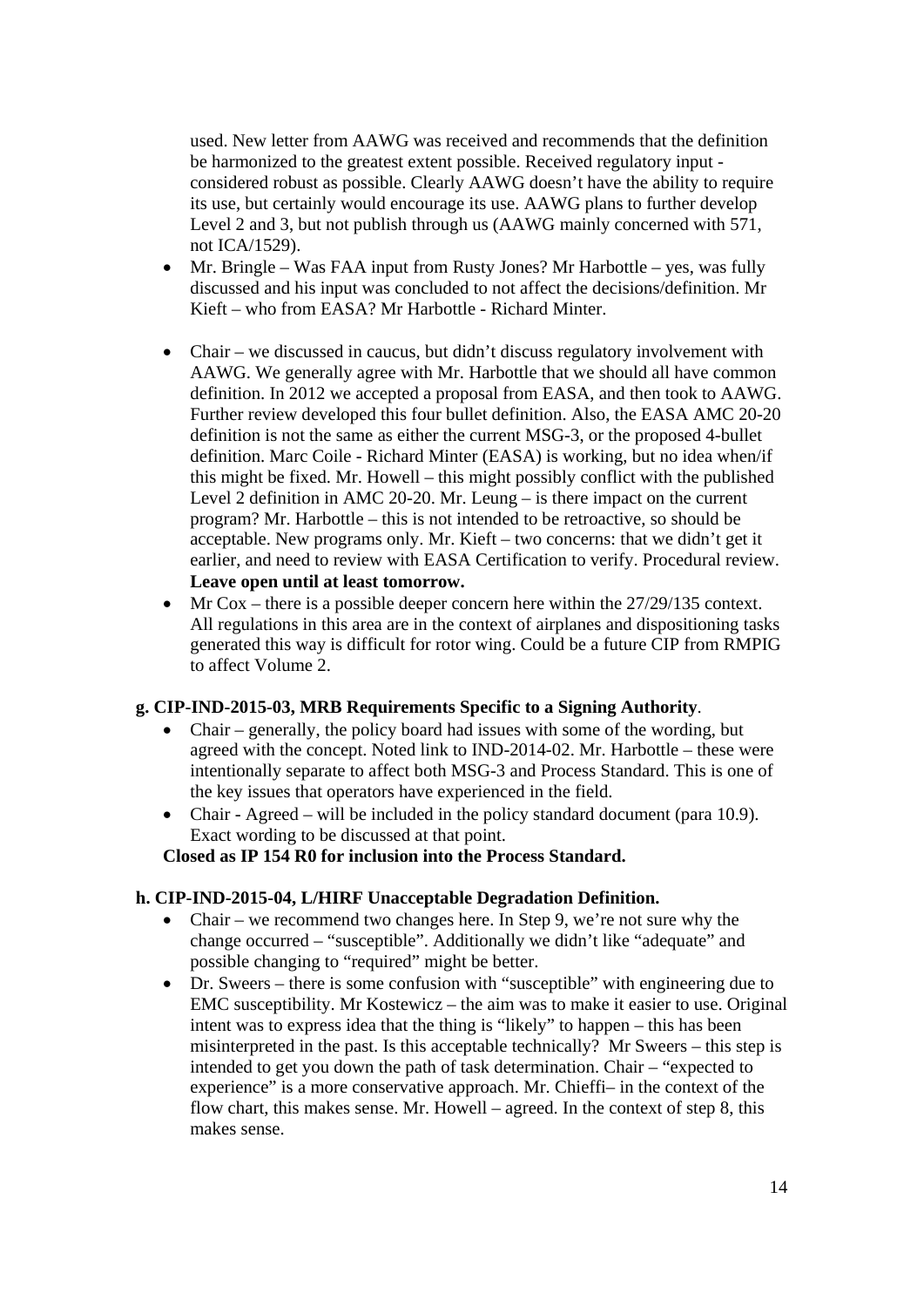- Chair discussion of "adequate" in limits or out of limits? Not strong enough for protection. The policy board thought "required" might work better. When protection is not effective, that's when an issue occurs. Mr Brown – "minimum required" might be better. Mr Sweers – "minimum" is a problem for us as it implies a measurement. Mr Heliker – what about striking the word out? Chair – we either have protection or we don't.
- Mr. Dumortier I'm concerned that someone might interpret this at the LHSI (system) level. Chair – one of the difficulties in LHIRF is determining when you've lost your protection. If you have protection, it should be acceptable. What is this definition going to be used for? Dr. Sweers – the refers to the protections that are needed for LHIRF. Chair – I think I see why "adequate" was proposed now. Mr. Bringle – perhaps "necessary." Mr Sweers – it's important to note that this is over the life of the aircraft. Chair – does MPIG have any heartburn over "required"? Mr. Kostewicz – prefers "necessary" or delete. Chair – the sense of the policy board is either 'necessary' or 'required' but not "adequate". Ms. de Souza – defining any of these is tough. Chair – we agree we need the definition.

# **Closed IP as amended (with "necessary") as IP 155 R0. Affects both volumes. Nonretroactive.**

# **i. CIP- IND-2015-05, MRBR Preamble Statement Expecting Operators to Revise their MRBR Initial Maintenance Schedule based on In-Service Operational Data.**

- Mr. Harbottle Ron Little is not available and I will present.
- Chair This appears to be outside of the PB scope.
- Mr Harbottle the hope is to get support for changing/expanding tasks in countries that are not part of the PB.
- Chair this is a very complex issue. To interfere in that without understanding the rationale can present a significant risk. Mr. Kieft – the policy board membership authorities provide for this, but not all State of Registries will have national regulations, and if we put words in here about expectations this may pressure such authorities to act in ways that are not appropriate.
- Chair CIP item is outside the scope of the charter and is not adopted.

### **15. Review IMRBPB WG (2014) Results and Initial Draft of the IMRBPB MRB Process Standard.**

- Chair we started with the review of the Comparison Document (grid). Essentially, took basic requirements from current guidance and organized into topics. Each authority reviewed and comments were provided in December. Not completely updated since the draft but will be (and will be used as validation against the policy standard draft.)
- From that document, developed generic template of topics. Includes policy board items, MRB construction, MTB construction, then common subjects that affect either (and a small section on ICA and coordination of ICA.) From that, the policy standard draft was generated. From this meeting, the idea is to get general comments. Goal is to complete and post the document the first week of January. Want to look at the number of and content of appendices.

# **a. General comments from MPIG and others:**

 Mr. Lopez - Any thought of a signature page? Chair – don't know yet. Needs to be a controlled document, surely – control changes through this process. Mr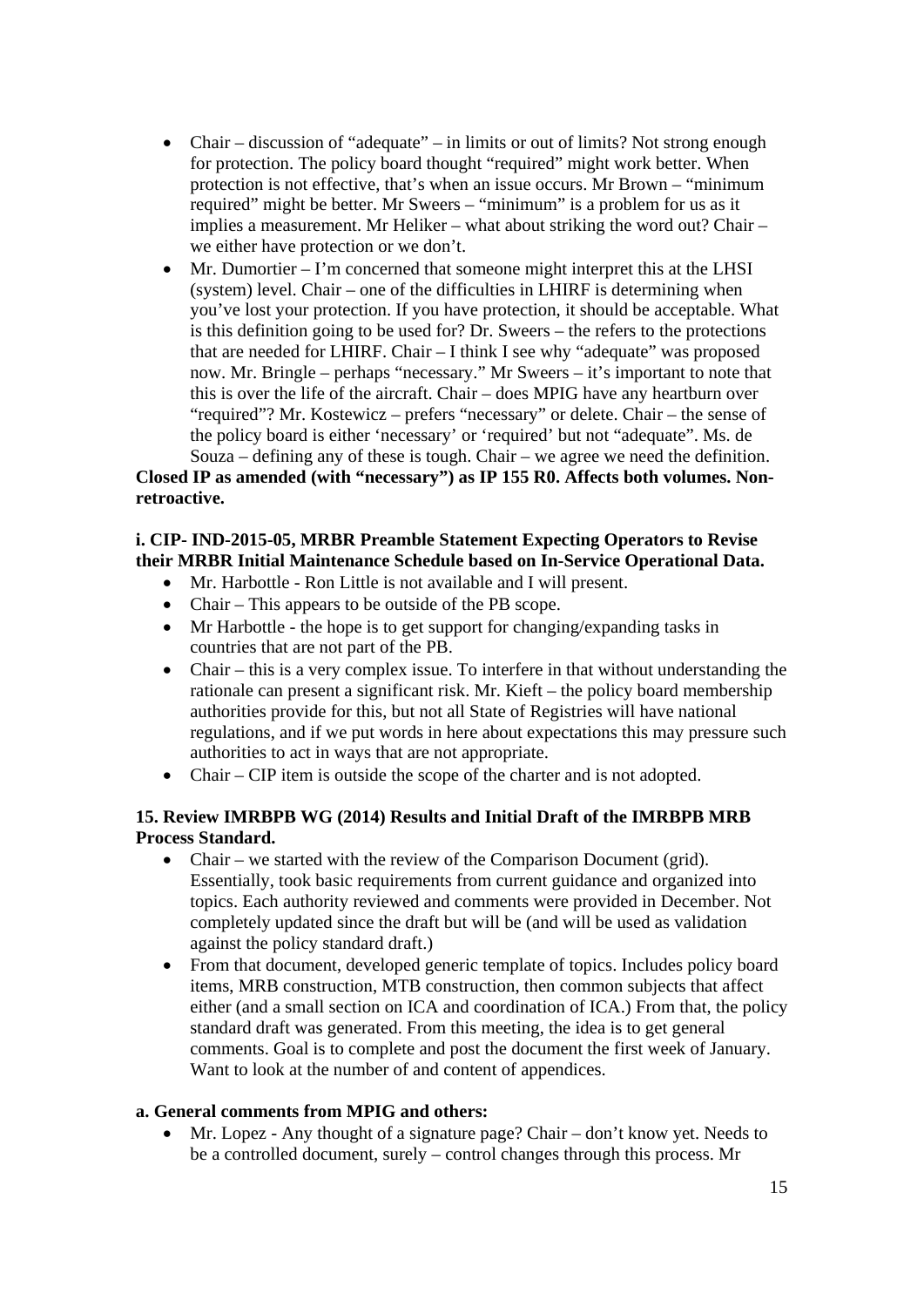Harbottle – we recognize the amount of work needed to generate this document. Very good start. However, clearly not been time for MPIG thorough review. We have some comments, but certainly want to advise that we need time to go through it in detail. Would like to have the ability to have a small number of people to work with the PB to finalize comments. Chair – would appreciate help with time and dates/deadlines/roadmap.

- Mr. Harbottle We also recognize that behind that although there may be common statements in this document, the regulatory interpretation of those statements may be different and this would affect validation principles. Chair – some of that we can accommodate within the standard. Also firmly believe that for multiple authorities, those differences may become a different way of complying with the requirement(s). Some of that can/will be done/accomplished in the validation process. The real onus will be on the certifying authority – the responsibility of running the process and ensuring that the process is running to standard. Mr Harbottle – that doesn't mean that the end document will be just "basic" requirements.
- Mr. Harbottle we fully support the format and the concept of a revision log. Discussion of maintaining a LEP as well and if this is viable in an electronic format. Perhaps this shouldn't be required for MRBR either (15.4)
- Chair what do you think about the title? Mr. Harbottle The title is correct. However, MPIG strongly disagrees with the inclusion of an ICA section in a MRB process standard. It appears to be guidance for 1529/App H, not MRBR. (Old 22.7) Chair – that section was based on some other harmonization activity, and felt while drafting that there may be interfaces. Mr. Dumortier – perhaps out of the scope of the policy board. Chair – agreed that ICA is out of the scope of the policy board, but there are parts of the policy board activity that affect ICA. I will look at this section from the PB/MRB perspective and see if there is valuable information in that section. Can also add information about validation of tasks, but should focus on MRB perspective. Will redraft the section.
- Mr. Harbottle perhaps look at bullets in MTB sections, as there may be good information there that may apply back to MRB as well. Example 18.10 and 18.17 – no equivalent task/responsibilities in the MRB process.
- Mr. Harbottle another general point we have been using the term "host" and "guest" and avoided the term "foreign". Inconsistency in the document exists at times.
- Chair the thought was that in the future, we will have a "certifying authority" (no definition in the document.) This would be the initial certification authority (state of design) and the authority that provides the "hosting" MRB chairperson. A "validating authority" would be post-certification (probably, but may be in parallel.) The third kind of individual is the authority that is part of the process to issue an approval of the MRBR only. But may not have a bilateral etc. Mr. Harbottle – "signing" vs "non-signing" (like the letters of confirmation) is better. Mr. Ward – typically we approve the ICA and reserve the right to participate, but not sign the MRBR. There's a difference between a CASA type certificate, and a type acceptance certificate. Chair – so validation of a product might lead to acceptance, not approval. The document needs to identify the certifying authority in the process and then identify other authority.
- $\bullet$  Mr. Harbottle are you trying to write this document based on bilaterals in place or not? Mr. Ward – the attempt is to describe a common standard. The context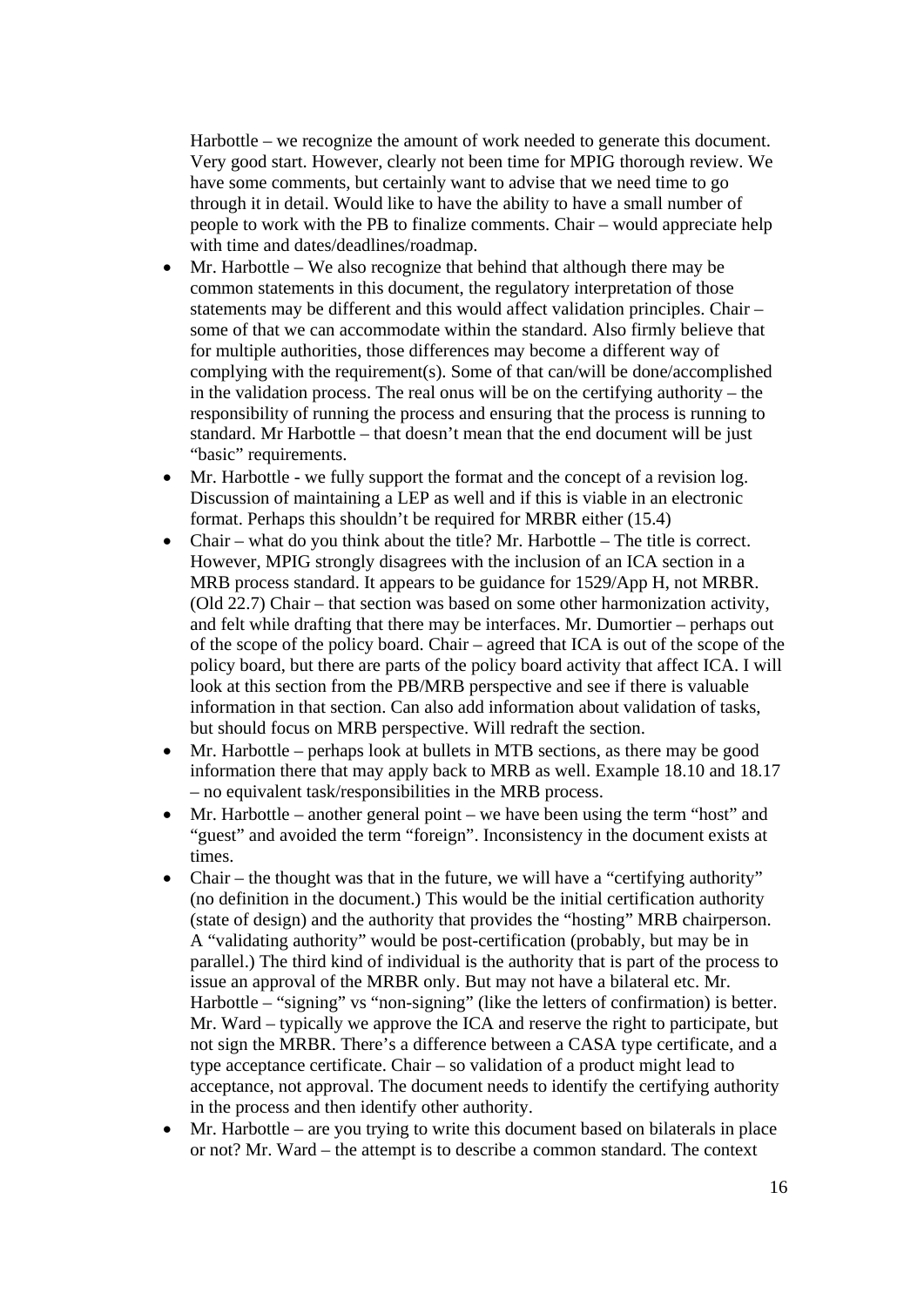(bilateral or acceptance regimen etc.) doesn't really matter. Chair – the #1 priority here is to have a common standard that all OEM's and regulatories can adopt. Really has nothing to do with technical agreements etc. – they're well outside the scope of the policy board. However, knowing that validation may be coming, it's better to use some of the same terms. Mr Harbottle – given that, we recommend removing "host" and "guest." Chair – I will think about that.

- Mr. Xue It's important to look at process and implementation both, but to get the process correct.
- Chair we must base the document on the CA POV. If you're not there as the CA, you're a VA. Mr. Harbottle – this may depend if you're signing it or not. How do we handle the non-signing guest authorities? (Inference – all VA sign the MRBR.) Mr. Jovanovic – It's important to get this right.
- Chair there are three roles here keep in mind this is outside of agreements, but we're using terminology that is familiar.
- $\bullet$  Mr. Ward the idea is to simplify the terminology. At the highest level we would have the Certificating Authority – from the ICAO State of Design. Then we'd have two different kinds of states of registry. A Validation Authority issues a type certificate (and accepts/approves an MRB Report), but an Accepting Authority doesn't issue a type certificate (and doesn't accept/approve an MRB Report.) Chair - There's always confusion on what authorities need to be at meetings. Right now, TCCA is a validating authority on a US/EU/Brazilian product. Currently, part of that validation has us (TCCA) approve the MRBR. In the future, that might not be the case. I'm hoping that when an OEM runs a new program, this standard will help define who needs to be present when. Mr. Fox – this needs a really good/robust glossary to explain all this. Mr. Bringle – why "validating authority" instead of "co-certifying authority"? Chair – trying to identify the terms we need to use. If you sign or not sign is outside of this process.
- Chair obviously will have to define signing vs non-signing in the policy standard.
- $\bullet$  Other items update tomorrow on IP 119, but this should be the major discussion tomorrow, will set up timeline/road map from there. Plan tomorrow to go until we're done – 1300 finish.

#### **16. IMRBPB Elections and concurrent MPIG Meeting**

# **Friday April 24th IMRBPB Meeting**

#### **17. New IMRBPB Management Announced.**

IMRBPB Chairperson – Bill Heliker, FAA IMRBPB Co-Chair – Mark Kieft, EASA Secretary – TBA from TCCA (J Phipps to nominate person by this summer.) *(announced on 26 May 15 as Ryan Hennigar from TCCA.)* 

### **18. Review IMRBPB WG (2014) Results and Initial Draft of the IMRBPB MRB Process Standard** (general comments cont.)

• Chair - Agreement made to use CA/VA terms throughout and will modify letter of confirmation accordingly.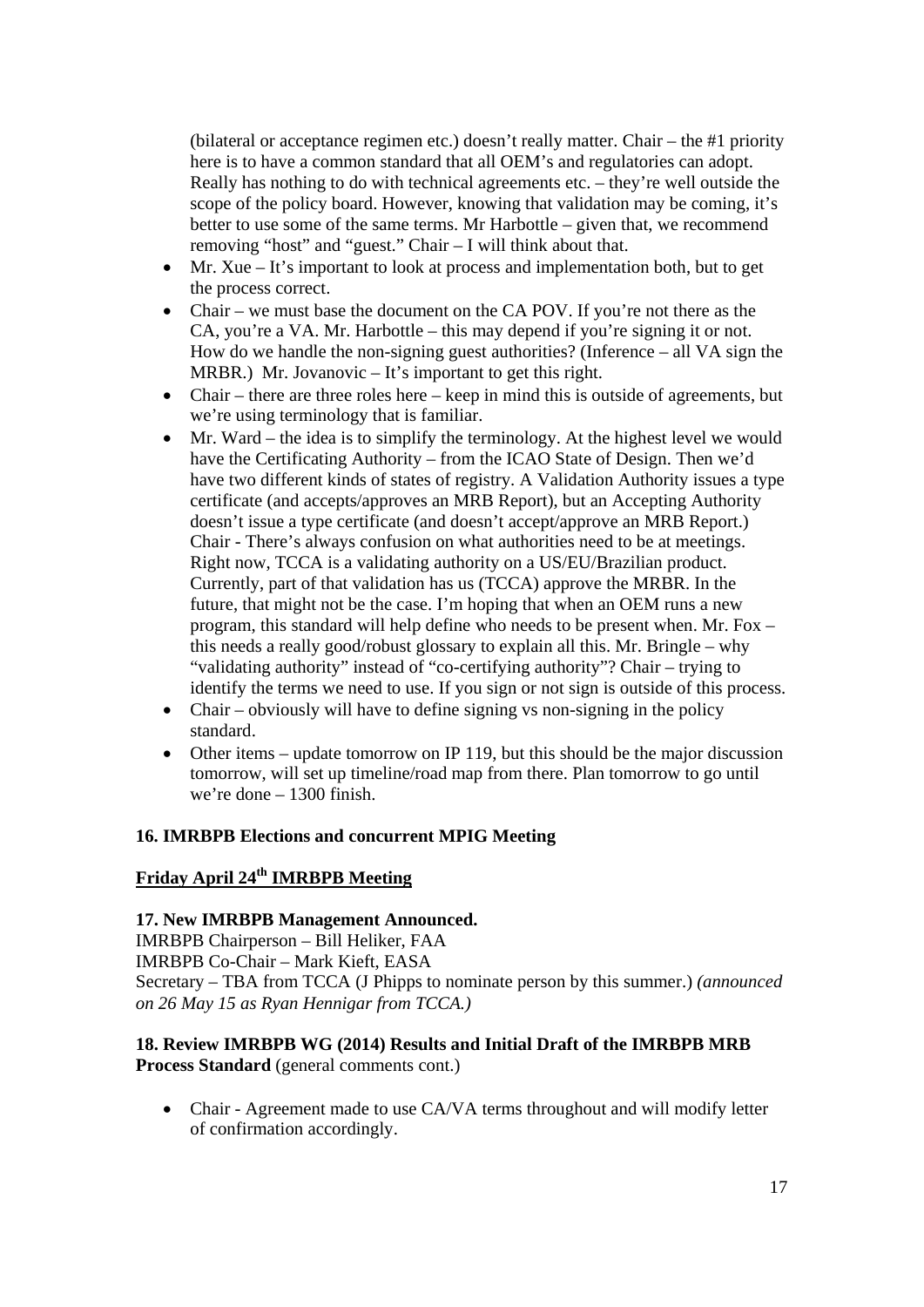- Mr. Harbottle the document refers to "NAA" throughout, but since EASA is not an NAA we should state that. Mr Kieft - this is not quite true – EASA can be an NAA for these purposes, as it acts as State of Design. We do agree that this term should be clearly defined for purposes of this document. Chair – will need to address carefully to determine state of design vs state of registry functions. In the glossary as well.
- Mr Harbottle is this a glossary of terms or a list of abbreviations? Chair "glossary of terms" is correct right now I think – perhaps need both.
- Mr Conn many terms used here are defined in MSG-3, how should we handle that ("drift" of definitions between the document)? Chair – will consider that – shouldn't be a huge task to maintain and correlate both.
- Chair glossary in front, abbreviations in the back? Maybe everything in the back. Will consider options. Also consolidation with IP 44.

### **19. MPIG comments (by paragraph) on policy standard document (Mr. Harbottle stressed that these are not comprehensive yet.)**

- $\bullet$  1.1 appears to be in contradiction to 1.2 and 1.3 purpose of the document, may need to have some rewording.
- $\bullet$  4.2 appear to be referring only to transport category "A" helicopters that doesn't seem to be consistent with current usage – consider changing? Also, worth considering difference between "A" and powered lift? JC – AW609. Volume 2 development and application to powered lift? Need clarity on this point. Chair – wouldn't mind receiving from signing authorities' rules/applicability processes for applying the MRB/MTB process. **AI 15/01 due 15 May 15**.
- $\bullet$  5.7 and 5.9 may want to examine ISC chairperson you may be really talking about ISC chair and co-chair. Discussion of representation of operators and OEM's. Chair – need to consider all-inclusive statements. Chair – general references to OEM/TCH may need to be considered – isn't the OEM also always the TCH? Perhaps define in glossary and then use one term? Perhaps just use TCH alone.
- $\bullet$  10.3 ISC should review and provide comments on proposed MRBR, but in the previous paragraph the OEM prepares the draft, which doesn't make sense.
- $\bullet$  10.14 We're not going to resolve this today this is the requirement for annual review. We had much discussion about this – need more clarity about expectations for annual review. Chair – the concept is valid, but what's involved in the review is worth discussing. We realize that there are different interpretations of this within industry. Looking for standardization, as this has a major impact on workload. Objective is key.
- $\bullet$  10.15 Today, we review all modifications at time of mod approval, so TR's are more common than in the past. Needs to be revisited to consider all changes that affect the MRBR/ICA.
- $\bullet$  11.4 Power down requirement we may need to revisit this is from an early IP (Chair to research which one). There may be certification/automated consideration for this now that makes this unneeded.
- $\bullet$  11.8 Evidency this may be a PPH issue, or might need to be changed. "Flight" Day" vs "24 hours".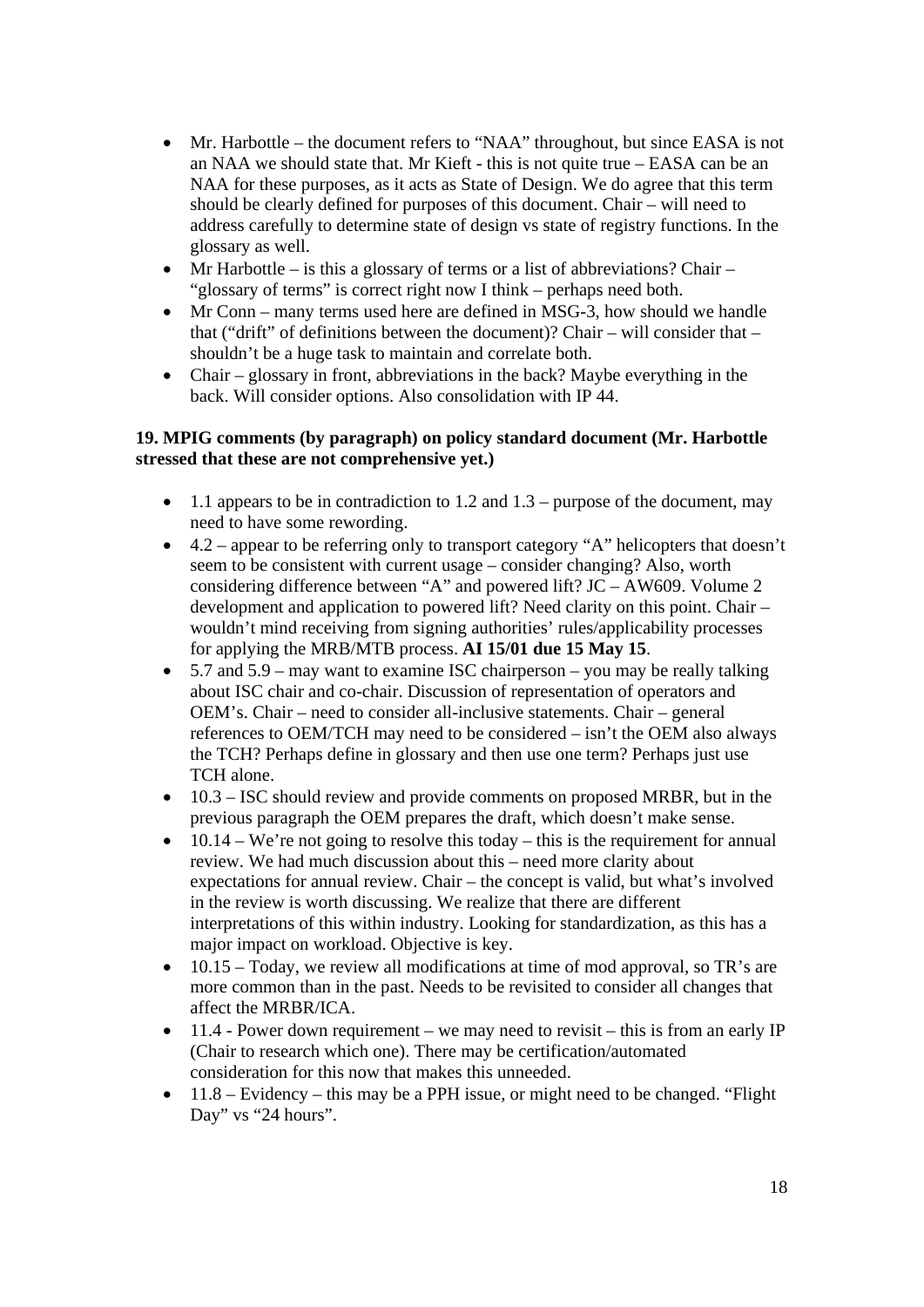- $\bullet$  12.2 This doesn't seem to be needed in the MRBR shouldn't this be controlled by the ALS already.
- $\bullet$  13.8 This bullet doesn't seem to be appropriate for the MRBR. Chair covered in MSG-3 already.
- $\bullet$  15.12 Optimization procedures this appears to be more of a PPH requirement than a MRBR one. Chair - Also ties to 15.13. Mr. Cox– perhaps operator reporting considerations should be there. Chair – perhaps reference. Mr. Harbottle – we would want to avoid any *requirement* to perform IP44 processes – this should be the OEM's choice to support or not.
- $\bullet$  15.17 We feel that this wording applies only to deletion. (ref FAA SE-172). Seems to be a misunderstanding. (This is MPIG's biggest issue with the policy standard document). Chair – perhaps delete EWIS etc. too. Discussion of FAA certification request for escalation.
- $\bullet$  Section 17 (general) perhaps we need to clarify under the MTB that one or the other process needs to be selected and discuss operator participation in the AWG process.
- 22.2 wording? TCH utilization "parameters" vs utilization "envelope" or scope of utilization.
- 22.4 We may want to discuss TCH recommendations outside utilization envelope. We've never reached agreement on high utilization. MPIG will be seeking guidance on what to do in this case. Chair – two choices – just talk about low utilization, or just utilization outside TCH parameters. Mr. Harbottle – in re 1529 compliance – what is approval status would there be of/for task sets outside MRBR parameters? Mr Beauchemin – I have done this. Mr. Harbottle – can we just say that this is outside the MRBR process? Chair – will revisit idea. Mr. Harbottle – we would want to ensure that we're clear that it's outside the MRBR process.
- 24.1 IP44 second sentence is welcome, but is it true? Chair will change 24 anyway, as IP 44 will be Appendix 4 now.
- 26 appears to duplicate itself in section 5.
- Generally, MPIG proposes to continue review with this draft. Chair time is of the essence for this topic. Confident that new draft can be generated by end of May. Does MPIG want to wait for next draft or further review this one?
- $\bullet$  MPIG we will wait for next draft and then provide company input(s) and coordination of comments by the end of July.
- Chair can regulatories meet this standard? Mid-July agreed for comment submission.
- MPIG recommend small working group to discuss if needed. Chair depends on extent of comments, but some sort of coordination will need to occur.
- Mr. Xue perhaps the name of the report should no longer be the MRB Report in this document?

# **20. Road map forward for policy standard document:**

- 29 May 15 New draft from Jeff. Jeff will sent draft to chairs and co-chair of regulatory and MPIG groups.
- 15 July 15 Comments back to Jeff from regulatory and MPIG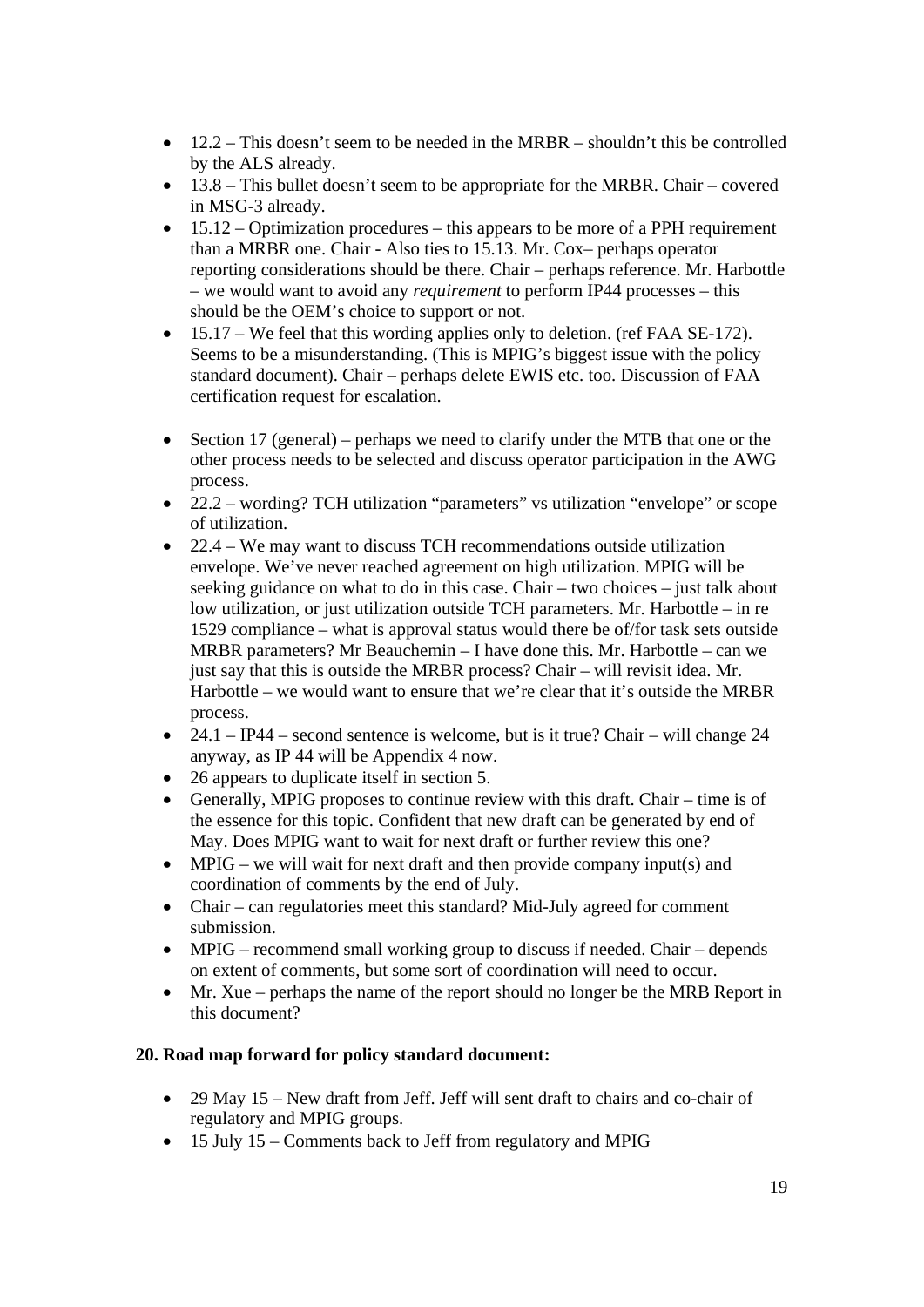- From June to July TC will validate IP's up to 155 to ensure that they're in draft.
- $\bullet$  4 Sept 15 (+/- week) new draft back from Jeff back to chairs/co-chairs with IP reference and comments incorporated and possible differences statement.
- $\bullet$  9 Oct 15 comments from new draft back to Jeff
- Week of 19 October 15 telecon or meeting in Ottawa (as needed) to finalize work.
- 21 October 15 IMRBPB management telecon.
- 27-29 October MPIG meeting presentation of final draft (RMPIG the week prior).
- December RWG meeting acceptance of draft document
- Thereafter posting of document on EASA site.
- 2016 (as per national requirements) implementation of document into national guidance document(s).
- Mr Conn MPIG comments should be back by 19 June and Ms. Hasse to consolidate by 30 June – we will discuss on conference call (1 July) and then submit.
- Chair please remember that this document is on a revision cycle what can we live with/accept at this point? We can revise as needed.
- Mr. Harbottle after we adopt this standard, then have it added to national guidance, how would be manage national level differences? Chair – firstly, hope that the national documents would be able to show compliance. Then the national documents would hopefully identify differences and then address during validation of products/MRB. Mr Harbottle – if differences are clearly identified in national guidance, this makes things easier for CA and OEM.
- Mr Bringle IP 127 (confirmation letters), will that be needed now? Chair as historical record, certainly – concept will be built into policy standard document.
- Mr Bringle Also, validation with "differences" when do we plan to discuss those? Chair – we don't know that yet (either internally or externally).
- $\bullet$  Mr Cox the biggest pitfall with validation is that while there is harmonization, there is still retention of authority (through CRI's) – the group here needs to be aware of that and may need to adjust procedurally to adjust. (Type Validation Principles.)

#### **21 Next Meetings/Calendar**

- Management telecon 21 Oct 15 organized by Mr Heliker.
- MPIG 27-29 Oct 15, Yokohama, Japan (hosted by Mitsubishi)
- RWG 1 Dec 4 Dec in Tokyo (at JCAB HQ), Japan (JCAB has reserved the whole week.) (MPIG/RMPIG leadership invited.)
- 2016 PB meeting April 25<sup>th</sup> to 29<sup>th</sup> 2016 in Brazil hosted by ANAC Sao Jose dos Campos
- 2016 MPIG 25-27 October, 2016, Location TBD.
- 2016 RWG Dec 2016 Beijing, CN
- 2017 PB meeting April 2017 Cologne, GER.

**22 IP 119 update (cont.)** – Mr. Kieft - Discussed with Richard Minter and confirmed that AMC 20-20 will be revised as discussed yesterday. EASA now agrees with the